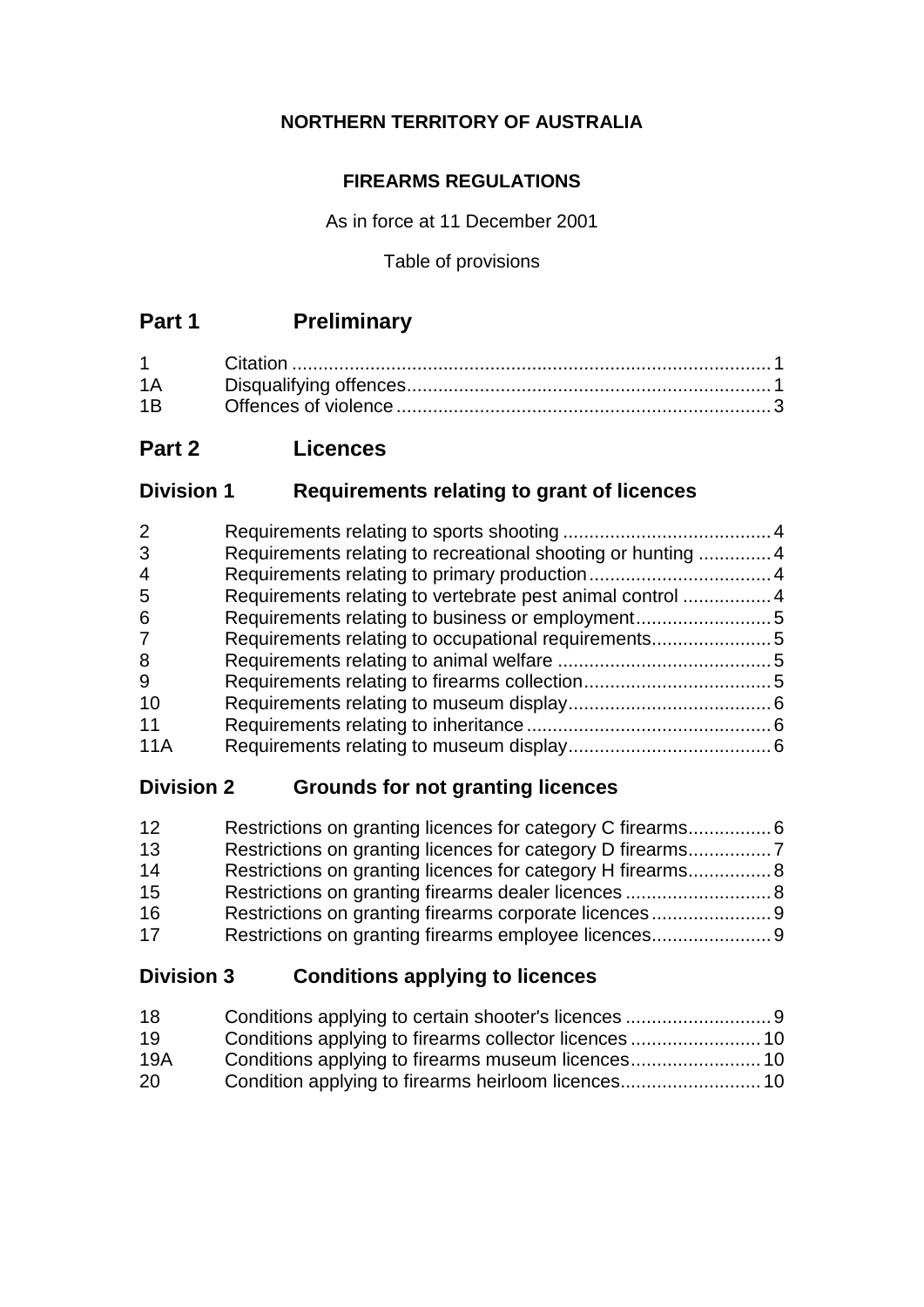## **Part 3 Storage and safe keeping**

| 21  | Storage and safe keeping requirements for category A and            |    |
|-----|---------------------------------------------------------------------|----|
| 22  | Storage and safe keeping requirements for category C, D and         |    |
| 23  | Storage and safe keeping requirements for firearms dealer           |    |
| 24  | Storage and safe keeping requirements for firearms armourer         | 14 |
| 25  | Storage and safe keeping requirements for firearms collector        | 15 |
| 25A | Storage and safe keeping requirements for firearms museum           | 17 |
| 25B | Storage and safekeeping requirements for firearms club<br>licences. |    |

## **Part 4 Miscellaneous**

| 25D | Prescribed checks for shooter's licence or permit to purchase |  |
|-----|---------------------------------------------------------------|--|
|     |                                                               |  |
| 26  |                                                               |  |
| 27  |                                                               |  |
| 28  |                                                               |  |
| 29  |                                                               |  |
| 30  |                                                               |  |
| 31  |                                                               |  |
| 32  |                                                               |  |
| 33  |                                                               |  |
| -34 |                                                               |  |

## **Schedule 1**

| <b>Schedule 2</b> | Storage and safekeeping requirements for |
|-------------------|------------------------------------------|
|                   | category A and B firearms                |

**Schedule 3 Storage and safekeeping requirements for category C, D and H firearms**

#### **ENDNOTES**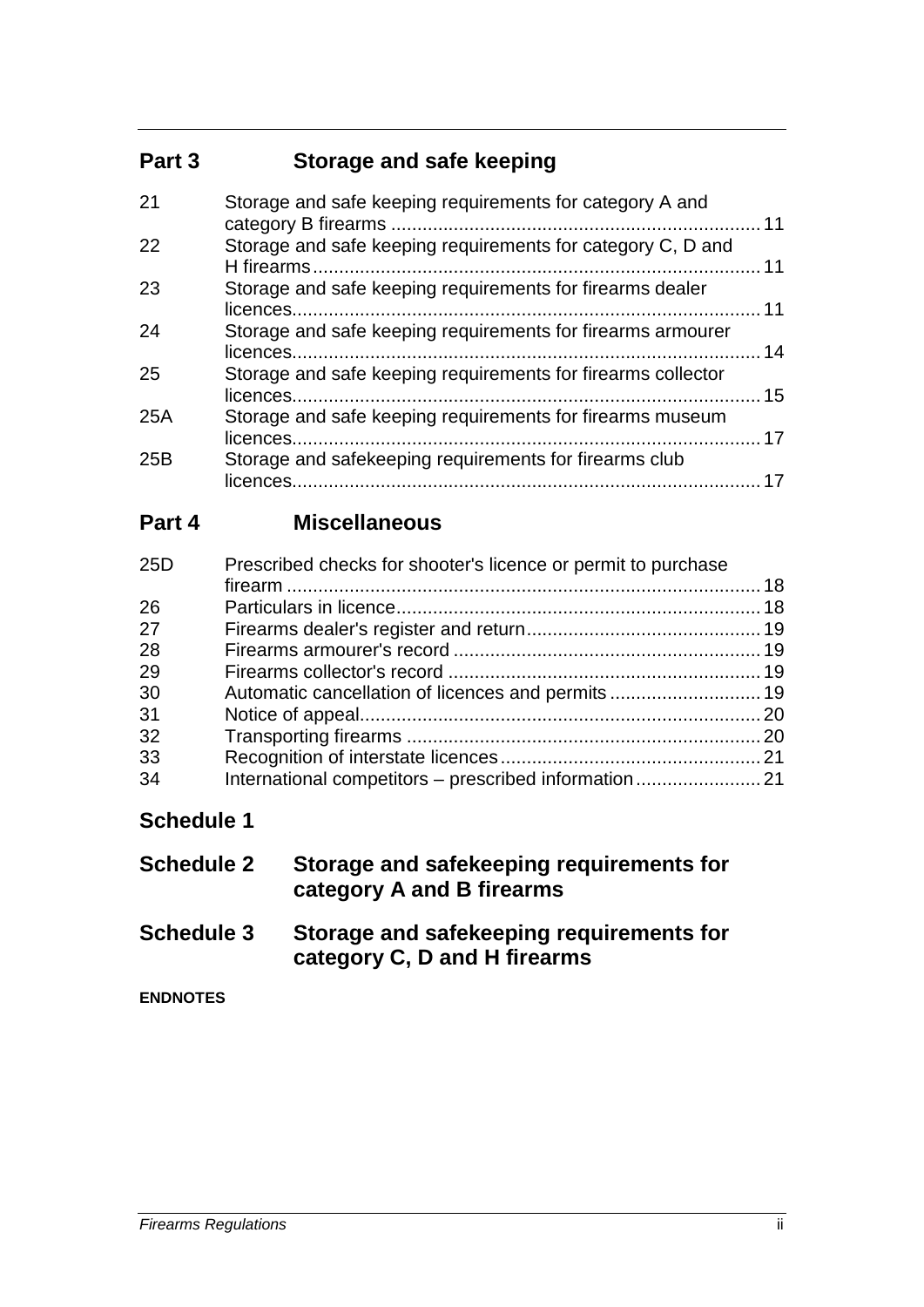## **NORTHERN TERRITORY OF AUSTRALIA**

As in force at 11 December 2001 \_\_\_\_\_\_\_\_\_\_\_\_\_\_\_\_\_\_\_\_

\_\_\_\_\_\_\_\_\_\_\_\_\_\_\_\_\_\_\_\_

### **FIREARMS REGULATIONS**

#### **Regulations under the** *Firearms Act*

### **Part 1 Preliminary**

#### **1 Citation**

These Regulations may be cited as the *Firearms Regulations*.

#### **1A Disqualifying offences**

- (1) An offence against any of the following provisions of the Criminal Code is a disqualifying offence:
	- (a) section 51, 54, 55, 62, 73, 74 or 110;
	- (b) section 131A, 134 or 135, where a custodial sentence is imposed;
	- (c) section 148B;
	- (d) section 154(1), where the circumstance of aggravation specified in section 154(2) or (3) exists;
	- (e) section 159, 162, 163 or 165;
	- (f) section 166, where a custodial sentence is imposed;
	- (g) section 170, 175, 176, 177, 178, 179 180, 181 or 182;
	- (h) section 185, where a custodial sentence is imposed;
	- (i) section 188(1), where the circumstance of aggravation specified in section 188(2)(m) exists and a custodial sentence is imposed;
	- (j) section 189A(1), where the circumstance of aggravation specified in section 189A(2)(b) exists;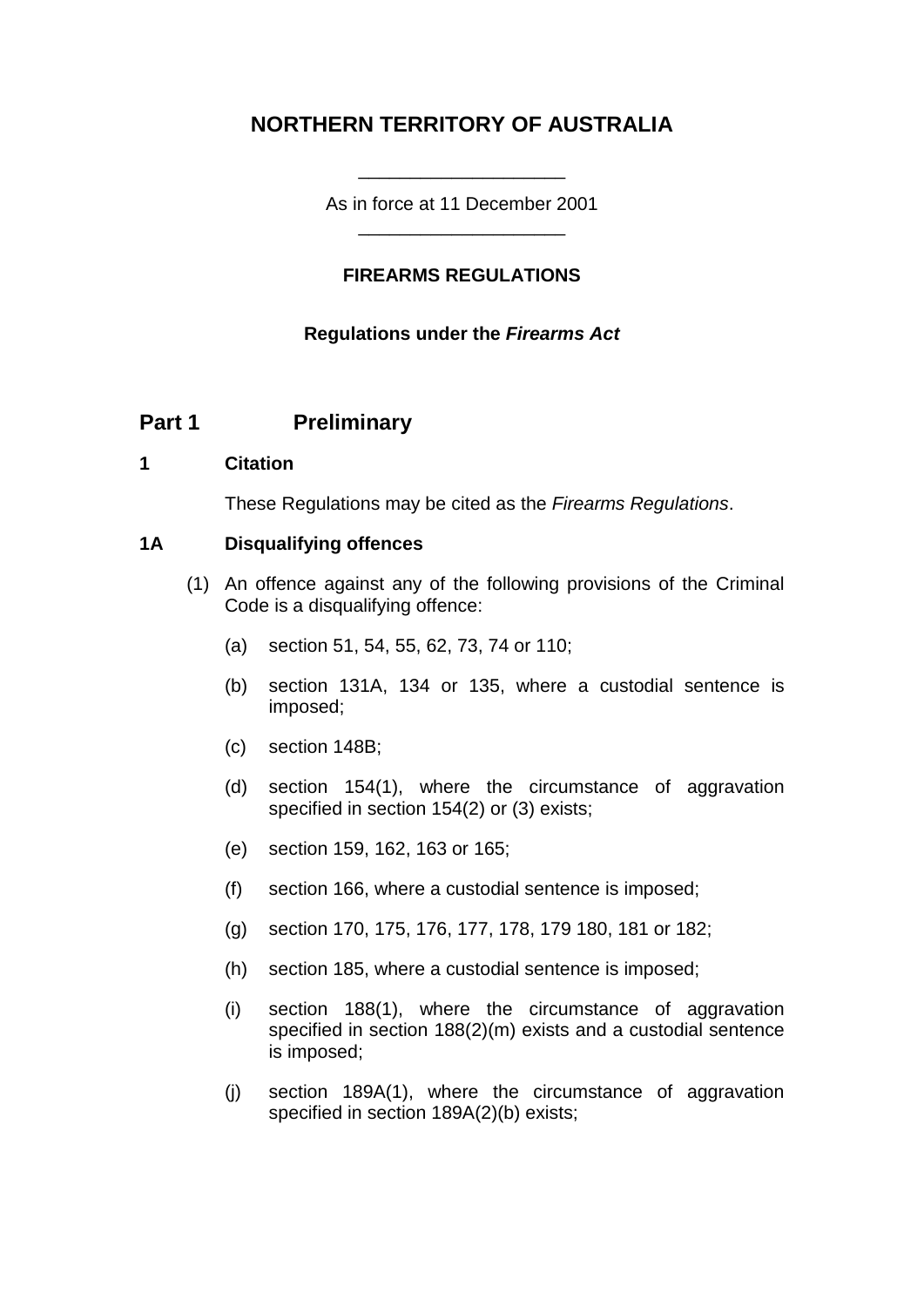- (k) section 189(2), where:
	- (i) the circumstance of aggravation specified in section 189(2)(b) exists; or
	- (ii) a custodial sentence is imposed;
- (l) section 190;
- (m) section 191, where a custodial sentence is imposed;
- (n) section 192, 194, 195, 196, 201, 202 or 211;
- (o) section 212(1), where the circumstance of aggravation specified in section 212(2) or (3) exists;
- (p) section 213(1), where the circumstance of aggravation specified in section 213(6) exists;
- (q) section 215;
- (r) section 216, where the circumstance of aggravation specified in section 216(2) or (3) exists;
- (s) section 228, 239, 240, 242, 243, 244, 245, 252, 281 or 287.
- (2) An offence against any of the following provisions of the *Misuse of Drugs Act* is a disqualifying offence:
	- (a) section 5, 6 or 8;
	- (b) section 7(1), where the circumstance of aggravation specified in section 7(2)(a) or (b) exists;
	- (c) section 9(1), where:
		- (i) the circumstance of aggravation specified in section 9(2)(a) or (b) exists;
		- (ii) the circumstance of aggravation specified in section 9(2)(c) exists and a custodial sentence is imposed;
		- (iii) the circumstance of aggravation specified in section 9(2)(d) or (e) exists; or
		- (iv) the circumstance of aggravation specified in section 9(2)(f) exists and a custodial sentence is imposed.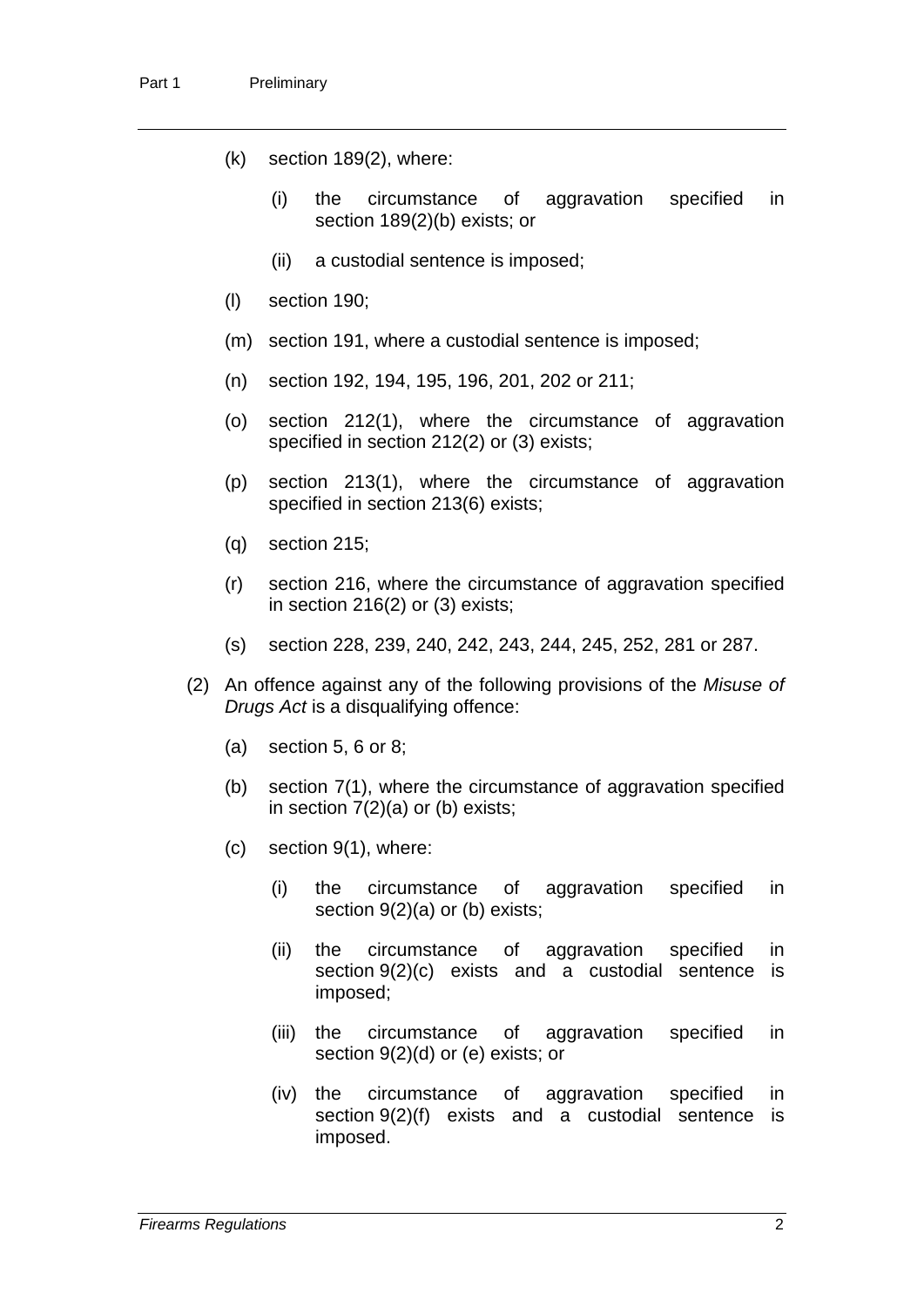#### **1B Offences of violence**

An offence against any of the following provisions of the Criminal Code is an offence of violence:

- (a) section 57 or 58;
- (b) section 69, 70, 125 or 129, where a custodial sentence is imposed;
- (c) section 130 or 131;
- (d) section 131A, unless a custodial sentence is imposed;
- (e) section 132;
- (f) section 134 or 135, unless a custodial sentence is imposed;
- (g) section 148C or 148D;
- (h) section 154(1), unless the circumstance of aggravation specified in section 154(2) or (3) exists;
- (i) section 166 or 185, unless a custodial sentence is imposed;
- (j) section 186;
- (k) section 188(1), where a circumstance of aggravation specified in section 188(2)(a) to (k) (inclusive) exists;
- (l) section 188, where the circumstance of aggravation specified in section 188(2)(m) exists, unless a custodial sentence is imposed;
- (m) section 189A(1), unless the circumstance of aggravation specified in section 189A(2)(b) exists;
- (n) section 189(2), where the circumstance of aggravation specified in section 189(2)(a) exists, unless a custodial sentence is imposed;
- (o) section 191, unless a custodial sentence is imposed;
- (p) section 193;
- (q) section 200, where a custodial sentence is imposed;
- (r) section 212(1), unless a circumstance of aggravation specified in section 212(2) or (3) exists.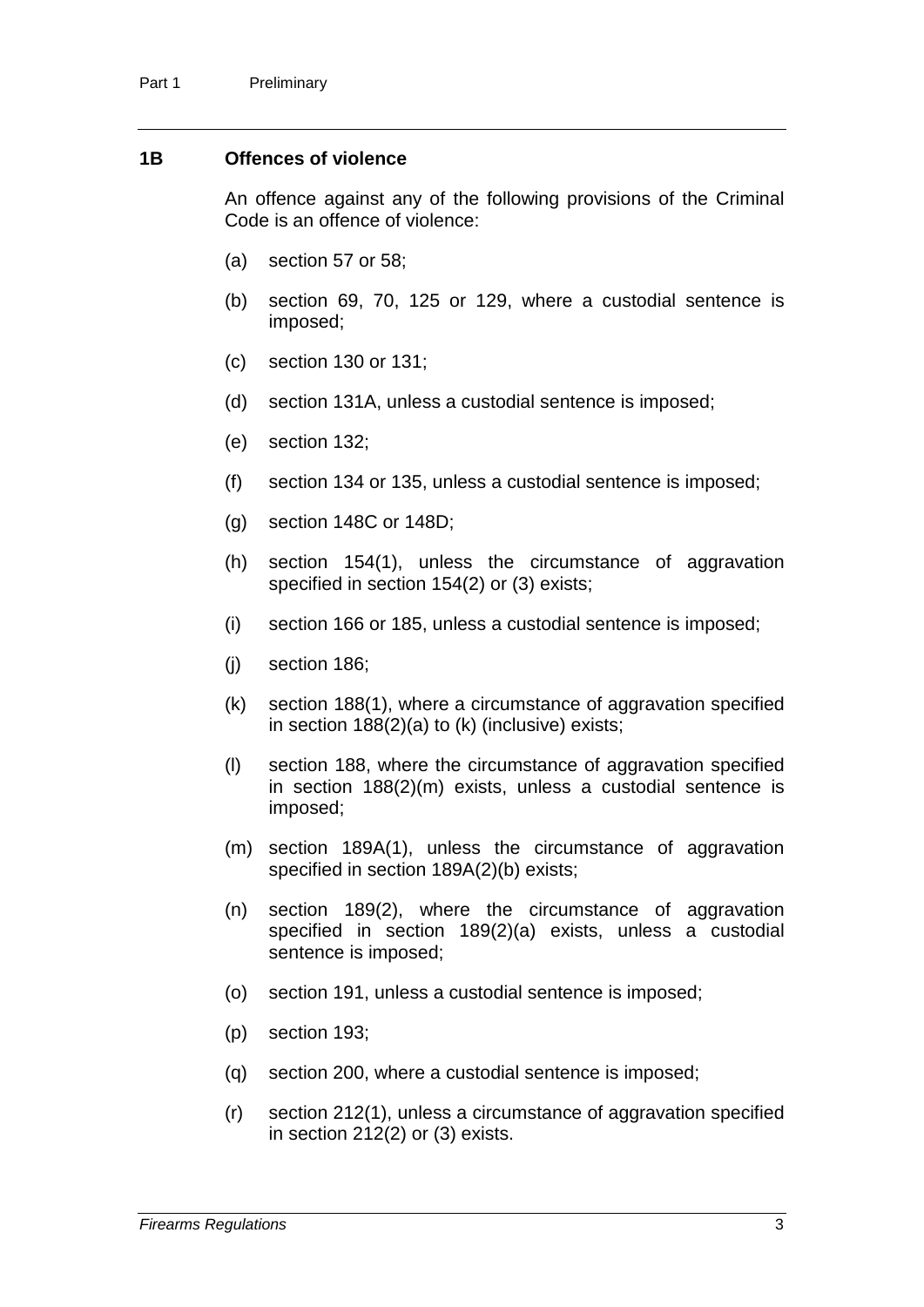## **Part 2 Licences**

### **Division 1 Requirements relating to grant of licences**

#### **2 Requirements relating to sports shooting**

An applicant for a licence whose genuine reason for possessing or using firearms is sports shooting must be a member of an approved firearms club.

#### **3 Requirements relating to recreational shooting or hunting**

An applicant for a licence whose genuine reason for possessing or using firearms is recreational shooting or hunting must:

- (a) be the owner or occupier of rural land;
- (b) produce proof of permission given by the owner or occupier of rural land to shoot on the rural land;
- (c) produce proof of permission given by an employee of an Agency, within the meaning of the *Public Sector Employment and Management Act*, to shoot on Crown land; or
- (d) produce proof of permission given by the clerk of a local government council to shoot on land owned or occupied by the council.

#### **4 Requirements relating to primary production**

An applicant for a licence whose genuine reason for possessing or using firearms is primary production must:

- (a) be a person who is a primary producer or the owner, lessee or manager of land used for primary production; and
- (b) produce evidence to the Commissioner's satisfaction that he or she intends to use firearms solely in connection with farming or grazing activities (including the suppression of vertebrate pest animals on the land).

### **5 Requirements relating to vertebrate pest animal control**

An applicant for a licence whose genuine reason for possessing or using firearms is vertebrate pest animal control must be:

(a) a professional contract shooter engaged or employed in controlling vertebrate pest animals on rural land; or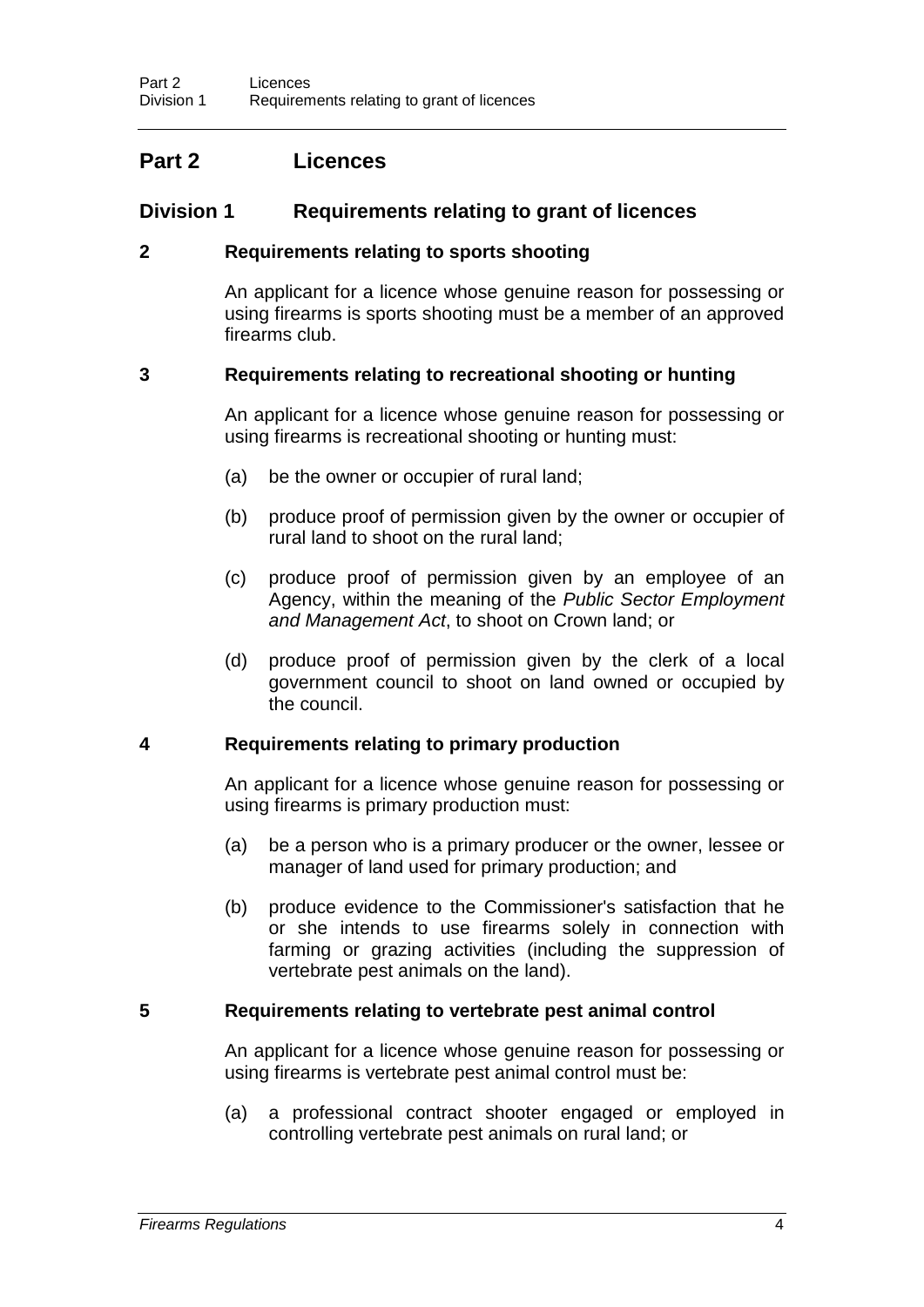(b) a person employed by or in, or authorised by, an Agency, within the meaning of the *Public Sector Employment and Management Act*, or a government or local government organisation, that has functions relating to the control or suppression of vertebrate pest animals.

#### **6 Requirements relating to business or employment**

An applicant for a licence whose genuine reason for possessing or using firearms is business or employment must demonstrate that it is necessary in the conduct of the applicant's business or employment to possess or use firearms for which the licence is sought.

#### **7 Requirements relating to occupational requirements**

An applicant for a licence whose genuine reason for possessing or using firearms is occupational requirements must be employed or engaged in an occupation that requires the possession or use of firearms for which the licence is sought.

#### **8 Requirements relating to animal welfare**

An applicant for a licence whose genuine reason for possessing or using firearms is animal welfare must be:

- (a) an officer of the Royal Society for the Prevention of Cruelty to Animals established in the Territory;
- (b) a registered veterinarian or registered veterinarian specialist, within the meaning of the *Veterinarians Act*;
- (c) a person employed by or in an Agency, within the meaning of the *Public Sector Employment and Management Act*, or a government or local government organisation, responsible for animal welfare; or
- (d) an owner, transporter, drover or other handler of animals who may need to destroy animals to avoid suffering.

#### **9 Requirements relating to firearms collection**

An applicant for a licence whose genuine reason for possessing firearms is firearms collection must:

(a) be a member of an approved society or club the members of which collect firearms of the kind for which the licence is sought; and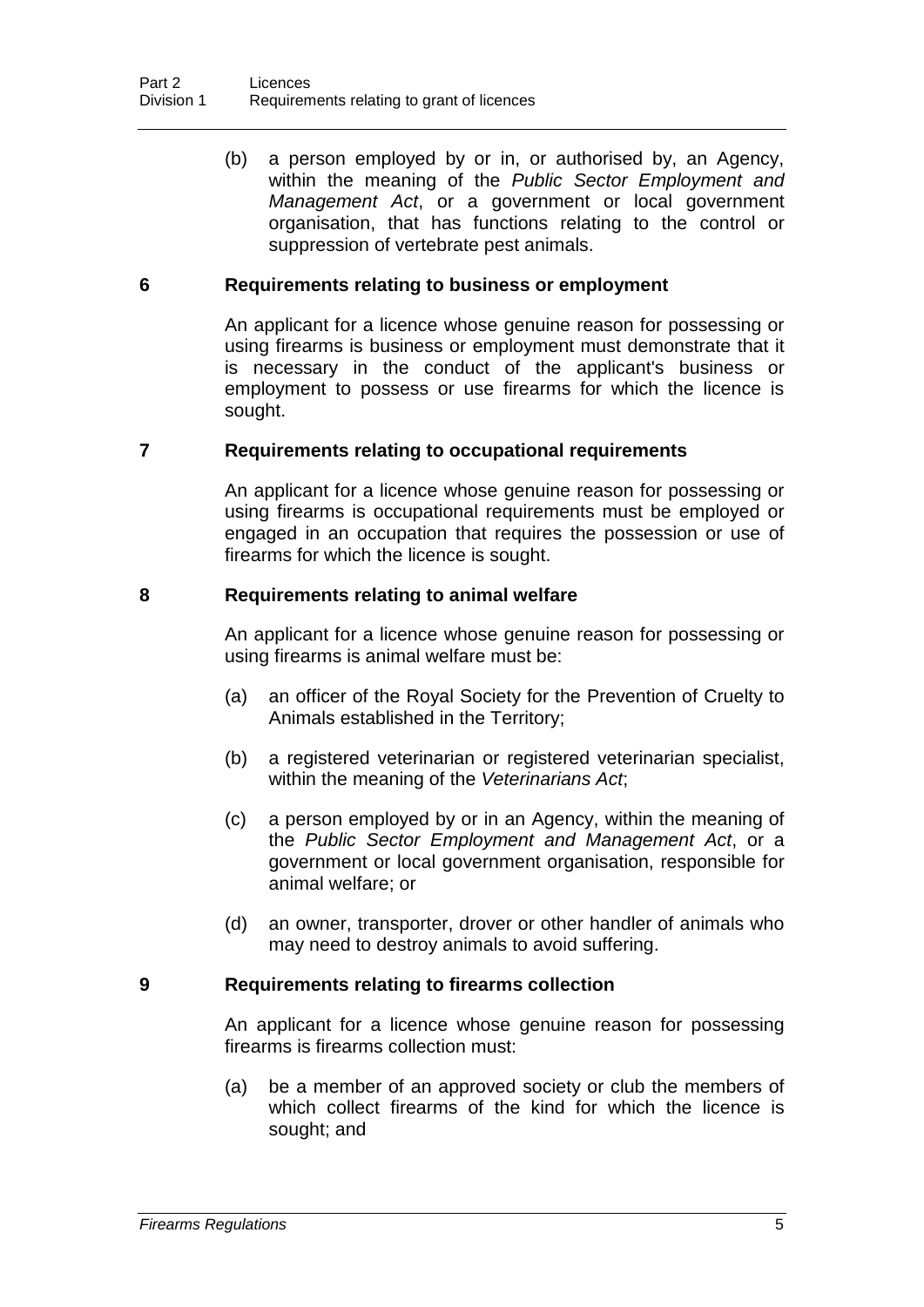- (b) collect firearms for display:
	- (i) as curiosities or ornaments; or
	- (ii) for their historic or artistic value or mechanical uniqueness.

#### **10 Requirements relating to museum display**

An applicant for a licence whose genuine reason for possessing or using firearms is museum display must collect firearms for display:

- (a) as curiosities or ornaments; or
- (b) for their historic or artistic value or mechanical uniqueness.

#### **11 Requirements relating to inheritance**

An applicant for a licence whose genuine reason for possessing a firearm is inheritance must:

- (a) produce proof of the inheritance; and
- (b) not qualify to possess the firearm under any other licence.

#### **11A Requirements relating to museum display**

An applicant for a licence whose genuine reason for possessing a firearm is instruction in firearms use and safety must have successfully completed:

- (a) a course in instructional techniques that is accredited by the Australian National Training Authority; and
- (b) an approved course for firearms instructors.

#### **Division 2 Grounds for not granting licences**

#### **12 Restrictions on granting licences for category C firearms**

- (1) The Commissioner is not to grant a licence authorising the possession or use of category C firearms unless:
	- (a) the genuine reason established by the applicant for the licence is:
		- (i) sports shooting;
		- (ii) animal welfare;
		- (iii) primary production;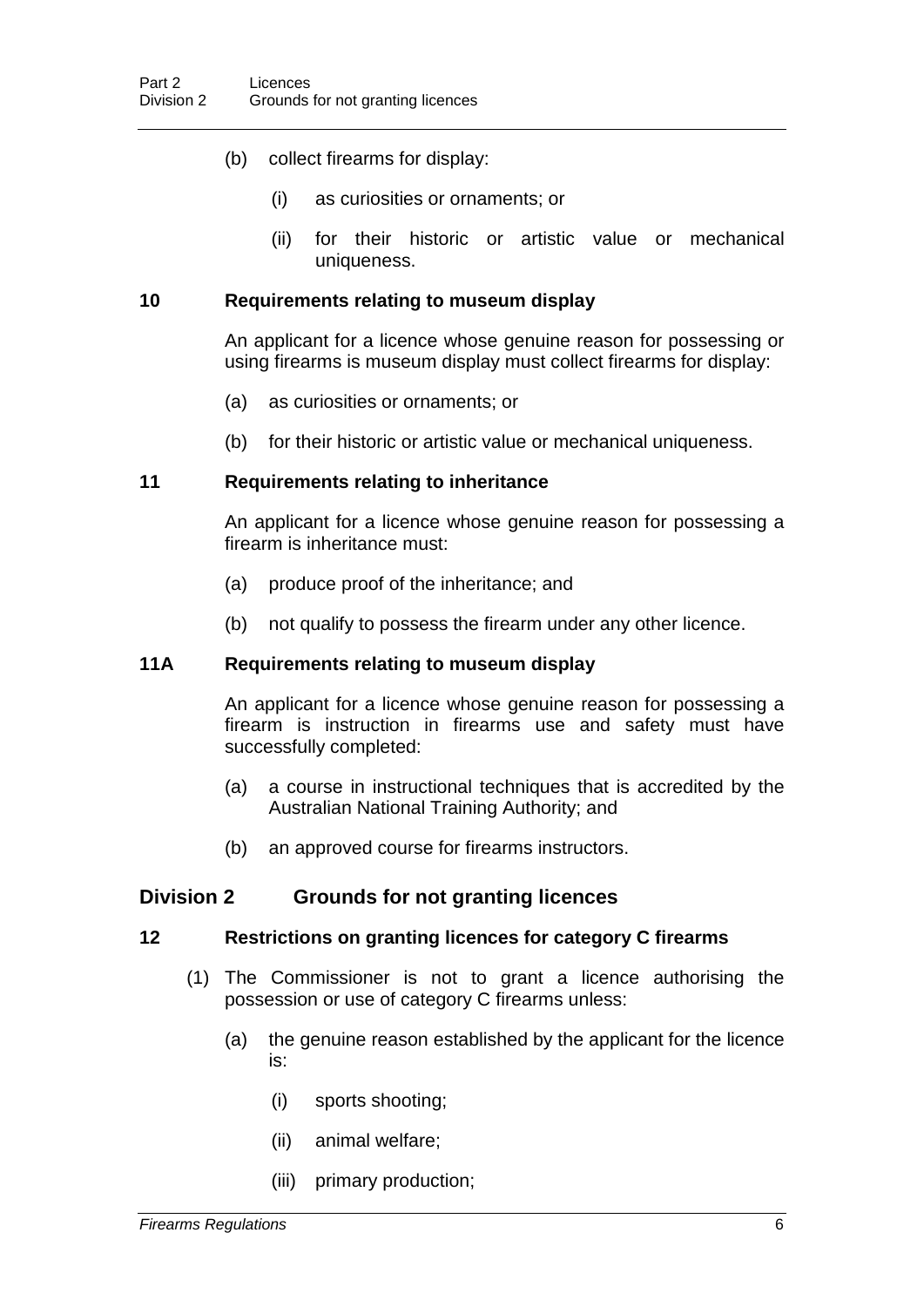- (iv) firearms collection;
- (v) museum display; or
- (vi) instruction in firearms use and safety;
- (b) the applicant produces evidence to the Commissioner's satisfaction that there is a genuine need for the applicant to possess or use category C firearms; and
- (c) the applicant produces evidence to the Commissioner's satisfaction that the genuine need is not met by any other means (including by the possession or use of category A firearms or category B firearms).
- (2) Where the genuine reason established under subregulation (1) is sport shooting, an applicant is to be taken to have complied with paragraphs (b) and (c) where the applicant satisfies the Commissioner that:
	- (a) he or she is a member of an approved firearms club; and
	- (b) members of the firearms club compete in target shooting disciplines for shotguns conducted by the Olympic Games or the Commonwealth Games or at national, international or world championships.
- (3) Where a licence authorising the possession or use of a category C firearm is granted for the genuine reason of sports shooting, the licence authorises the possession or use of a shotgun only and does not authorise the possession or use of any other category C firearm.

### **13 Restrictions on granting licences for category D firearms**

- (1) The Commissioner is not to grant a licence authorising the possession or use of category D firearms unless:
	- (a) the genuine reason established by the applicant for the licence is:
		- (i) vertebrate pest animal control;
		- (ii) primary production;
		- (iii) firearms collection;
		- (iv) museum display; or
		- (v) instruction in firearms use and safety; and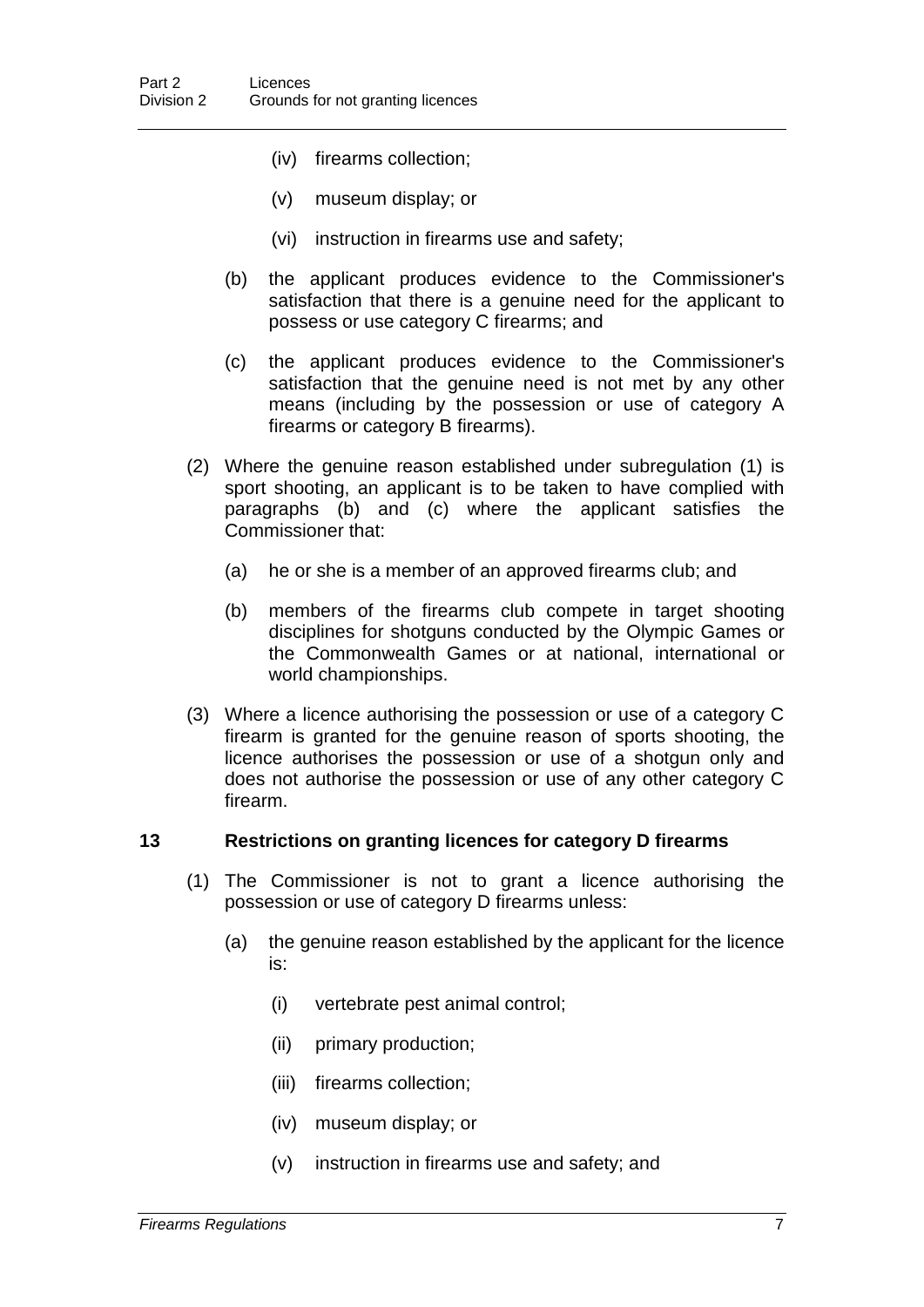- (b) the applicant produces evidence to the Commissioner's satisfaction that there is a genuine need for the applicant to possess or use category D firearms.
- (2) Where the genuine reason established under subregulation (1) is primary production, the applicant must produce evidence to the Commissioner's satisfaction that he or she needs to possess or use category D firearms for the culling of large feral animals and the need is not met by any other means (including by the possession or use of another category of firearm or the employing of a professional contract shooter).

#### **14 Restrictions on granting licences for category H firearms**

The Commissioner is not to grant a licence authorising the possession or use of category H firearms unless:

- (a) the genuine reason established by the applicant for the licence is:
	- (i) sport or target shooting;
	- (ii) business or employment;
	- (iii) firearms collection;
	- (iv) museum display; or
	- (v) instruction in firearms use and safety; and
- (b) the applicant produces evidence to the Commissioner's satisfaction that there is a genuine need for the person to possess or use category H firearms.

#### **15 Restrictions on granting firearms dealer licences**

- (1) The Commissioner is not to grant a firearms dealer licence in respect of category C firearms, category D firearms or category H firearms unless:
	- (a) the applicant for the licence is already the holder of a firearms dealer licence;
	- (b) the applicant produces evidence to the Commissioner's satisfaction that the applicant derives a substantial part of his or her income from dealing in firearms; and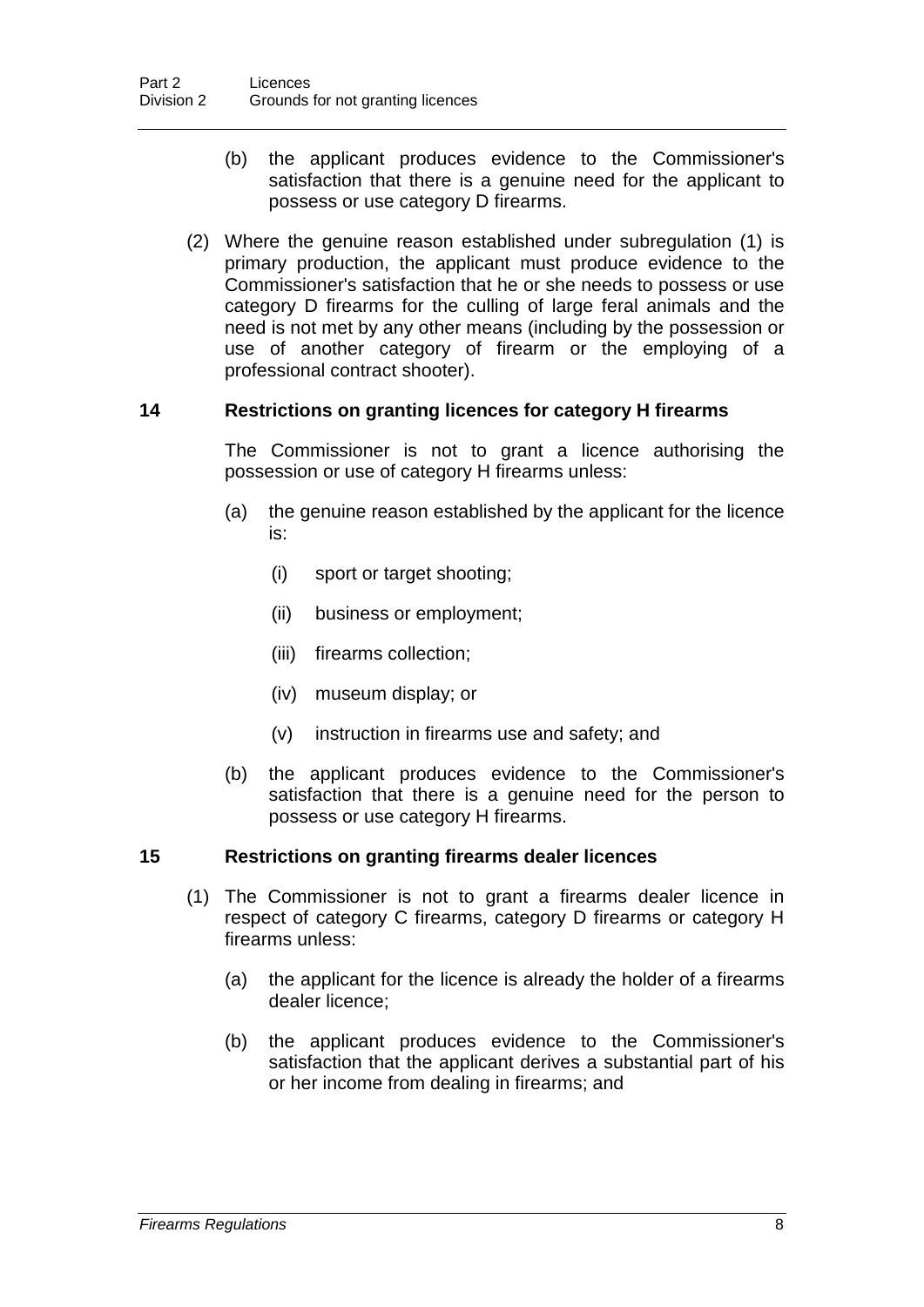- (c) the Commissioner is satisfied that the applicant has complied with the reporting and the storage and safe keeping requirements in respect of the firearms dealer licence held by the applicant.
- (2) Subregulation (1) does not apply where the applicant is an approved firearms club.

#### **16 Restrictions on granting firearms corporate licences**

The Commissioner is not to grant a firearms corporate licence unless satisfied:

- (a) the applicant is engaged in a business or undertakes activities in respect of which there is a need to possess or use firearms;
- (b) the applicant has made adequate provision for the safe storage and control of firearms the applicant will possess; and
- (c) the applicant has made arrangements, when required by the Commissioner, for those employees of the applicant who will possess firearms to undertake an approved firearms training and safety program.

#### **17 Restrictions on granting firearms employee licences**

The Commissioner may refuse to grant a firearms employee licence unless satisfied that the applicant has satisfactorily completed an approved firearms training and safety program.

### **Division 3 Conditions applying to licences**

#### **18 Conditions applying to certain shooter's licences**

- (1) A shooter's licence authorising the possession or use of category D firearms granted to an applicant whose genuine reason is primary production is subject to the following conditions:
	- (a) the holder may only possess or use category D firearms in an area specified by the Commissioner;
	- (b) the holder must obtain the approval of the Civil Aviation Safety Authority before using category D firearms from a helicopter;
	- (c) the holder is to use category D firearms for culling from the ground only when airborne culling is not practicable;
	- (d) at the expiration of the licence, all category D firearms must be surrendered to a member of the Police Force or stored or disposed of in an approved manner.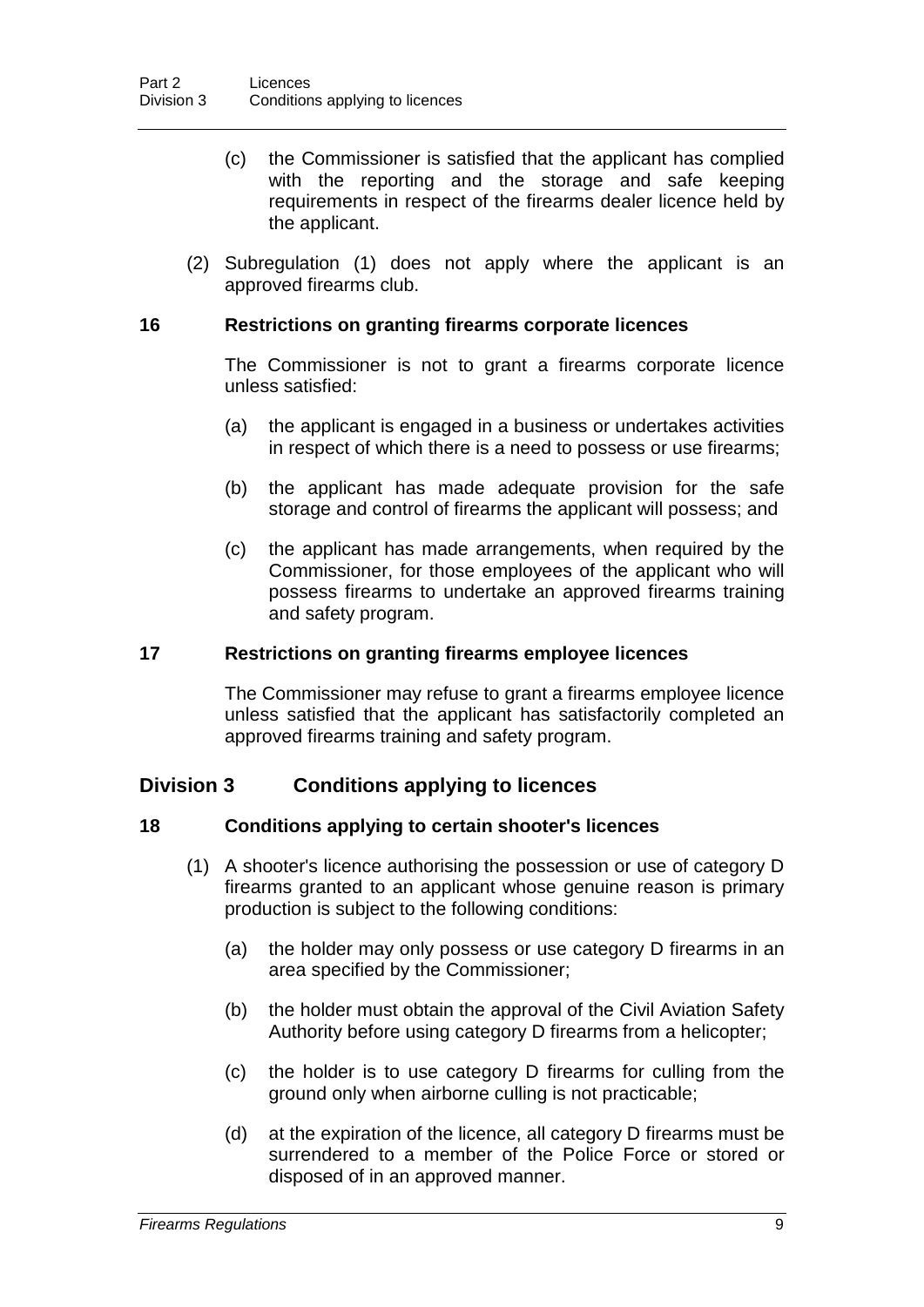- (2) A shooter's licence authorising the possession or use of category C firearms granted to an applicant in accordance with regulation 12(2) is subject to the following conditions:
	- (a) the holder must take part in not less than 4 target competitions conducted by the club of which he or she is a member in each year of the licence; and
	- (b) the holder may only use a shotgun under the licence:
		- (i) at premises occupied by a firearms club that are approved under Part 8 of the Act; and
		- (ii) in accordance with approved competition and associated training programs (including the loading of not more than 2 cartridges at a time).

#### **19 Conditions applying to firearms collector licences**

A firearms collector licence is subject to the following conditions:

- (a) all category D firearms in the collection must be rendered permanently incapable of being fired;
- (b) all category A, B, C and H firearms in the collection must be rendered temporarily incapable of being fired by the removal and separate storage of the bolt or firing pin or by a trigger lock, or by an approved method;
- (c) the holder must not restore a category D firearm in the collection to a state that it can be fired.

#### **19A Conditions applying to firearms museum licences**

A firearms museum licence is subject to the following conditions:

- (a) all firearms in the possession or custody of the museum must be rendered temporarily incapable of being fired by the removal and separate storage of the bolt or firing pin or by a trigger lock or by an approved method;
- (b) the holder must not restore a category D firearm to a state that it can be fired.

#### **20 Condition applying to firearms heirloom licences**

A firearm heirloom licence is subject to the condition that a firearm specified in the licence must be permanently incapable of being fired.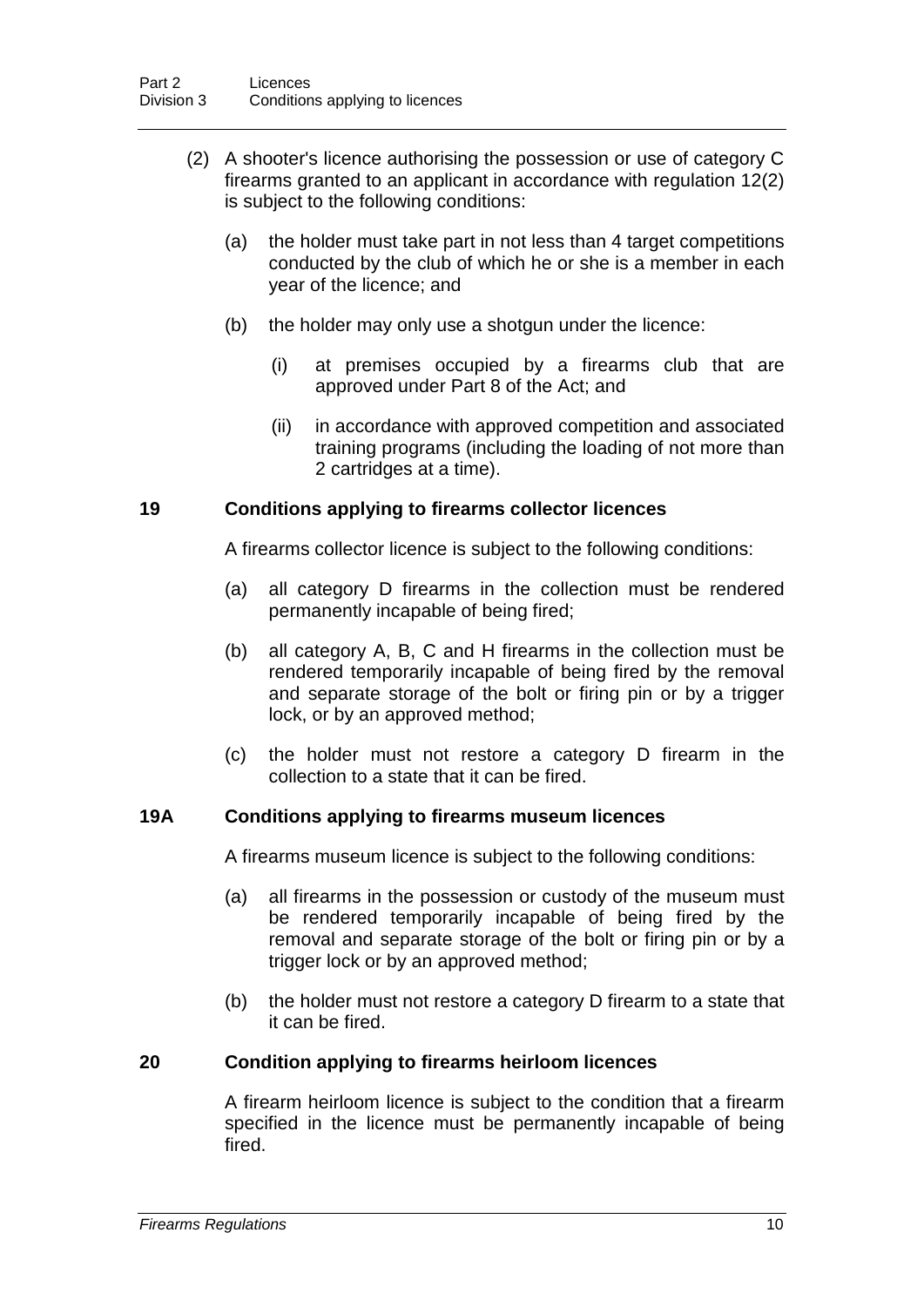## **Part 3 Storage and safe keeping**

#### **21 Storage and safe keeping requirements for category A and category B firearms**

A category A firearm or category B firearm must be stored in accordance with the following requirements:

- (a) when the firearm is not actually being used or carried, it must be stored in a locked receptacle of an approved type;
- (b) if the receptacle weighs less than 150 kg when empty, it must be fixed to a wall or floor in a manner that prevents its easy removal;
- (c) ammunition for the firearm must be stored in a locked container that is kept separate from the receptacle containing the firearm.

#### **22 Storage and safe keeping requirements for category C, D and H firearms**

A category C firearm, category D firearm or category H firearm must be stored in accordance with the following requirements:

- (a) when the firearm is not actually being used or carried, it must be stored in a safe or other receptacle that complies with the requirements specified in Schedule 3;
- (b) the safe or receptacle must be bolted to a wall or floor;
- (c) ammunition for the firearm must be stored in a locked container that is kept separate from the safe or other receptacle containing the firearm.

#### **23 Storage and safe keeping requirements for firearms dealer licences**

- (1) The following storage and safe keeping requirements apply to premises or a part of premises used by the holder of a firearms dealer licence to conduct business under the licence:
	- (a) the premises or the part of the premises must be a permanent building that complies with the following:
		- (i) all doors must be made of solid material or covered by a steel sheet or reinforced steel mesh that is firmly fixed or motion sensors must be fitted to all internal areas of the premises or the part of the premises;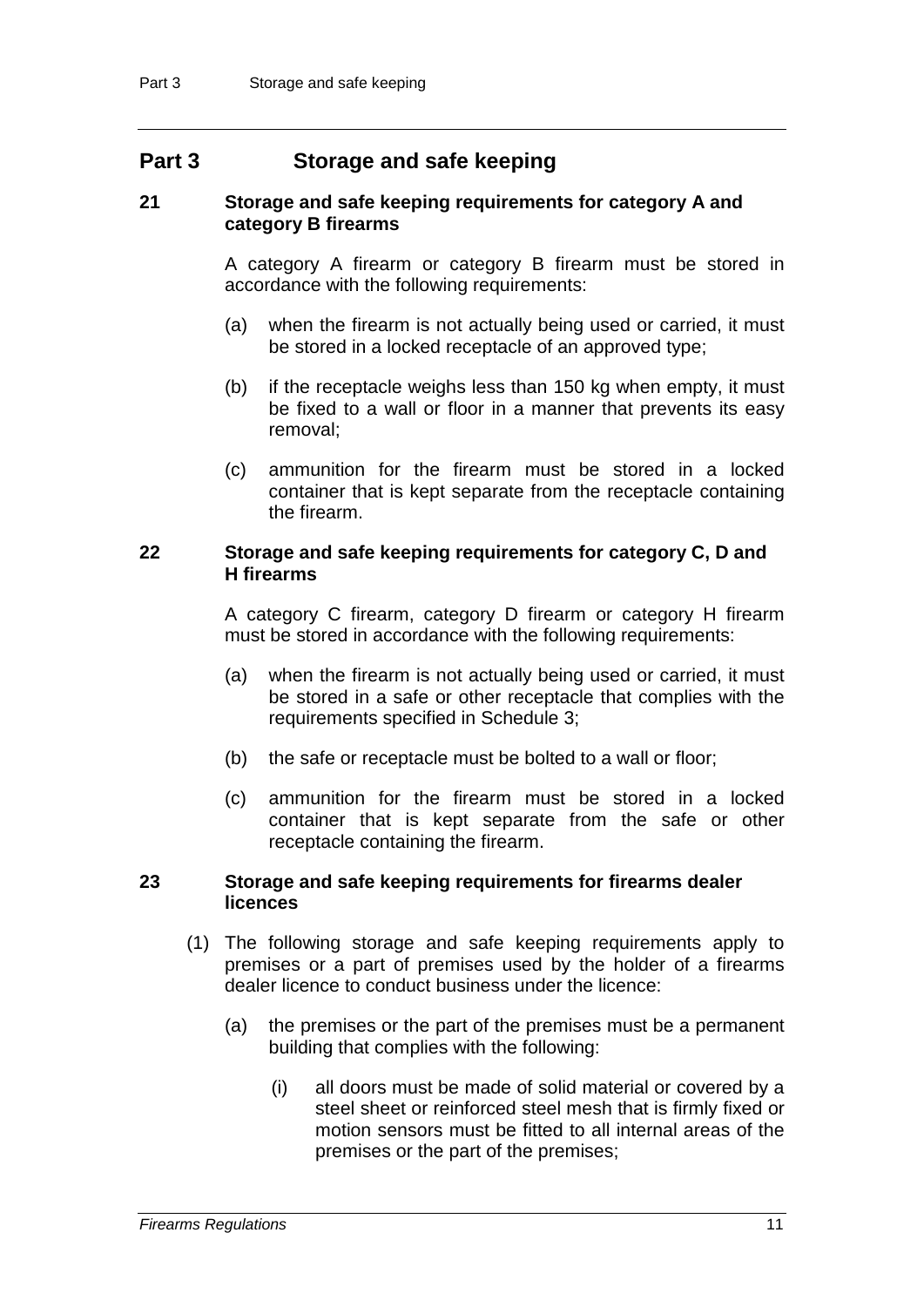- (ii) all doors must be fitted with locks of the dead latch type or an extra hasp and padlock must be fitted;
- (iii) all doors must be fitted with hinges that are concealed or that have had the hinge pins welded;
- (iv) all doors must be fitted with 4 shoot bolts, on the inside and at the top and bottom of each door;
- (v) all side and rear windows must be fitted with security screens;
- (vi) all front windows must be fitted with security screens or motion sensors must be fitted to all internal areas of the premises or the part of the premises;
- (vii) where motions sensors are fitted, they must be connected and operate to warn of any unauthorised entry of persons;
- (b) a storage room in the premises or part of the premises in which firearms are stored must comply with the following:
	- (i) all walls must be sufficiently solid to provide a physical barrier to entry;
	- (ii) all windows must be fitted with security screens;
	- (iii) all lockable containers in the room must be constructed of steel or similar strong material and must be fitted with hinges that are concealed or that have had the hinge pins welded.
- (2) The following storage and safekeeping requirements apply to firearms possessed under a firearms dealer licence:
	- (a) category A firearms and category B firearms may be displayed during business hours if:
		- (i) the firearms are displayed in a rack that is fixed to a solid wall; and
		- (ii) the firearms are secured in the rack by a high tensile cable or chain, with a minimum diameter of 4 mm, that passes through the trigger guard of each firearm and is padlocked to a wall or other immovable fixture;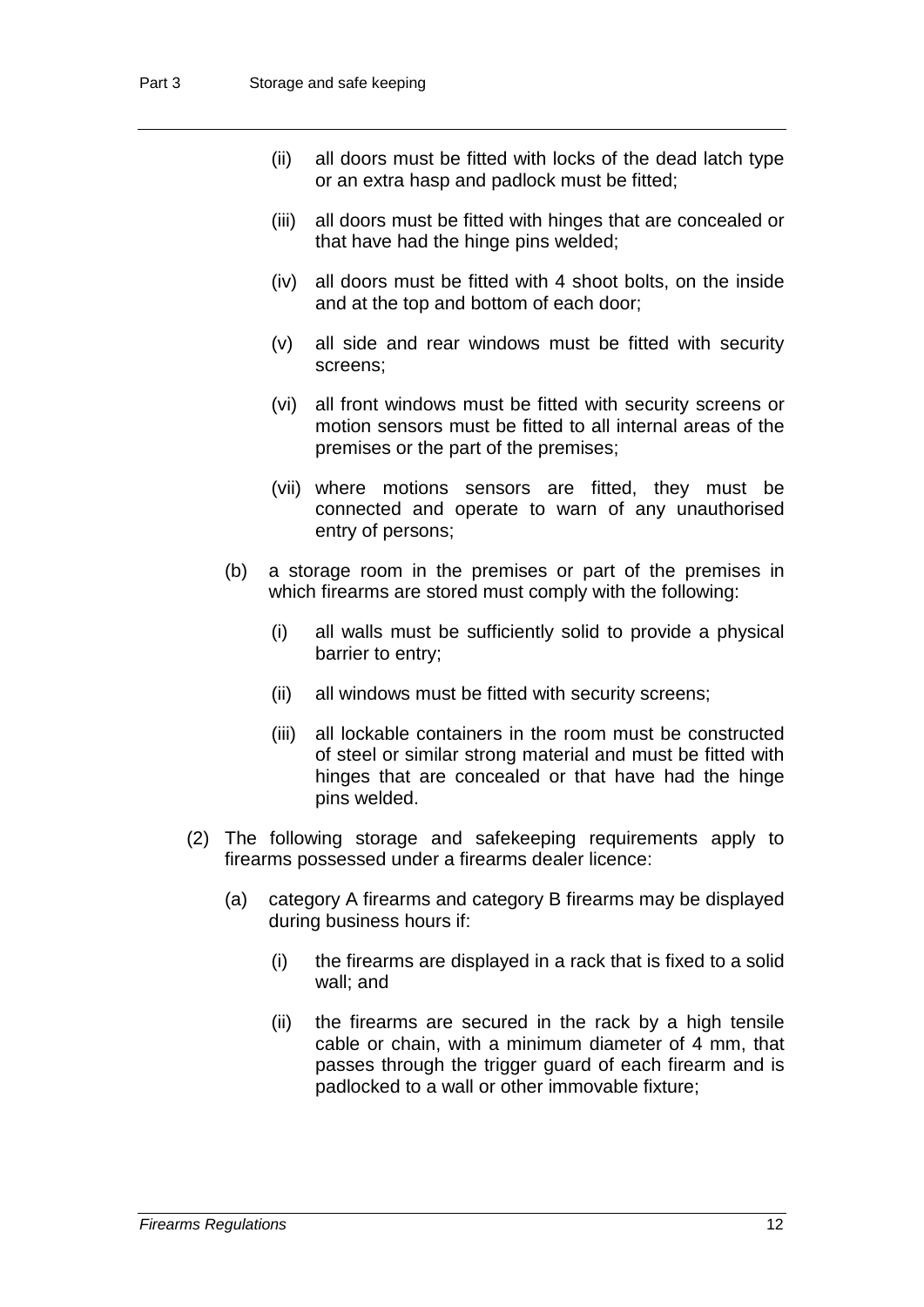- (b) category H firearms may be displayed during business hours if the firearms are in a lockable display cabinet that is:
	- (i) fitted with glass or other material of sufficient strength to prevent easy entry; and
	- (ii) locked at all times except when a person who is the holder of a licence that authorises the person to possess or use category H firearms is inspecting a firearm in the cabinet;
- (c) all display cabinets in which firearms are displayed must be designed so that the firearms on display cannot be readily removed;
- (d) category A firearms and category B firearms may be stored in the rack referred to in paragraph (a) after business hours if the rack is constructed so that a sliding or drop down security mesh screen covers the firearms in the rack to prevent their removal;
- (e) category A firearms and category B firearms, if not stored after business hours in accordance with paragraph (d), must be stored in a storage room that complies with the requirements of subregulation (1)(b);
- (f) category H firearms must be stored after business hours in a locked safe in a storage room that complies with the requirements of subregulation (1)(b);
- (g) category C firearms and category D firearms must not be displayed at anytime and must be stored in a storage room that complies with the requirements of subregulation (1)(b) in a safe that must remain locked at all times except when a person who holds a licence to possess or use category C firearms or category D firearms is inspecting a firearm in the safe.
- (3) The holder of a firearms dealer licence must affix and keep affixed to each firearm in the holder's possession (other than for the purposes of maintenance or repair) a label showing the entry number for that firearm as entered in the register required to be kept under the Act and the identifying number (if any) of the firearm.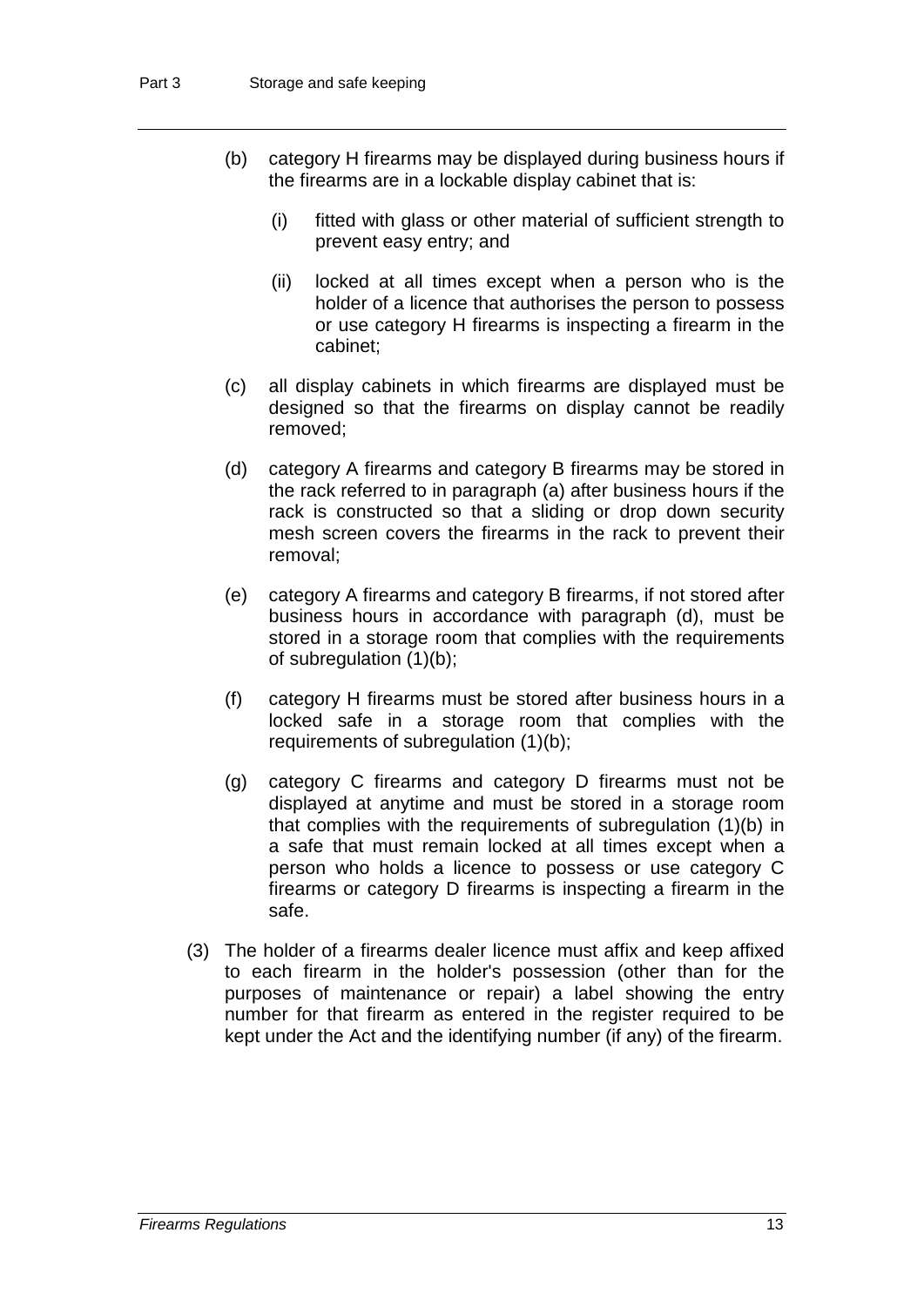#### **24 Storage and safe keeping requirements for firearms armourer licences**

- (1) The following storage and safe keeping requirements apply to premises or a part of premises used by the holder of a firearms armourer licence to conduct business under the licence:
	- (a) the premises or the part of the premises must be a permanent building that complies with the following:
		- (i) all doors must be made of solid material or covered by a steel sheet or reinforced steel mesh that is firmly fixed;
		- (ii) all doors must be fitted with locks of the dead latch type or an extra hasp and padlock must be fitted;
		- (iii) all doors must be fitted with hinges that are concealed or that have had the hinge pins welded;
		- (iv) all doors must be fitted with 4 shoot bolts, on the inside and at the top and bottom of each door;
		- (v) all side and rear windows must be fitted with security screens;
		- (vi) all front windows must be fitted with security screens or motion sensors must be fitted to all internal areas of the premises or the part of the premises;
		- (vii) where motions sensors are fitted, they must be connected and operate to warn of any unauthorised entry of persons;
	- (b) a storage room in which firearms are stored must comply with the following:
		- (i) all walls must be sufficiently solid to provide a physical barrier to entry;
		- (ii) all windows must be fitted with security screens;
		- (iii) all lockable containers in the room must be constructed of steel or similar strong material, fixed to the floor or wall, and must be fitted with hinges that are concealed or that have had the hinge pins welded.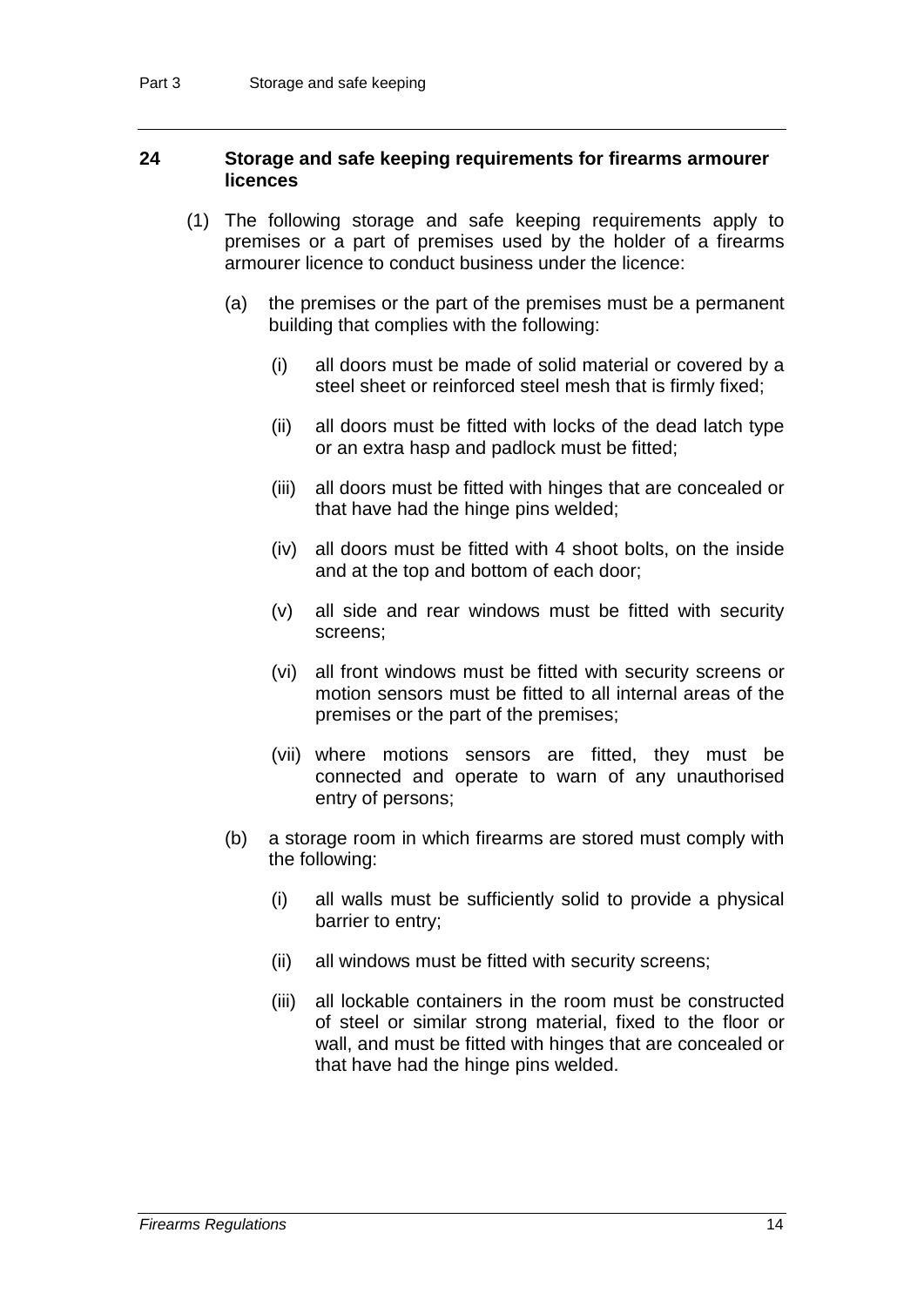- (2) The following storage and safekeeping requirements apply to firearms possessed under a firearms armourer licence:
	- (a) category A firearms and category B firearms may be displayed during business hours if:
		- (i) the firearms are displayed in a rack that is fixed to a solid wall; and
		- (ii) the firearms are secured in the rack by a high tensile cable or chain, with a minimum diameter of 4 mm, that passes through the trigger guard of each firearm and is padlocked to a wall or other immovable fixture;
	- (b) all display cabinets in which firearms are displayed must be designed so that the firearms on display cannot be readily removed;
	- (c) category A firearms and category B firearms may be stored in the rack referred to in paragraph (a) after business hours if the rack is constructed so that a sliding or drop down security mesh screen covers the firearms in the rack to prevent their removal;
	- (d) category A firearms and category B firearms, if not stored after business hours in accordance with paragraph (c), must be stored in a storage room that complies with the requirements of subregulation (1)(b);
	- (e) category H firearms must be stored after business hours in a locked safe in a storage room that complies with the requirements of subregulation (1)(b);
	- (f) category C firearms, category D firearms and category H firearms must be stored in a locked safe except when being repaired or tested.

#### **25 Storage and safe keeping requirements for firearms collector licences**

- (1) The following storage and safe keeping requirements apply to premises or a part of premises used by the holder of a firearms collector licence to store firearms under the licence:
	- (a) the premises or the part of the premises must be a permanent building and all windows and doors to the building must be fitted with locks;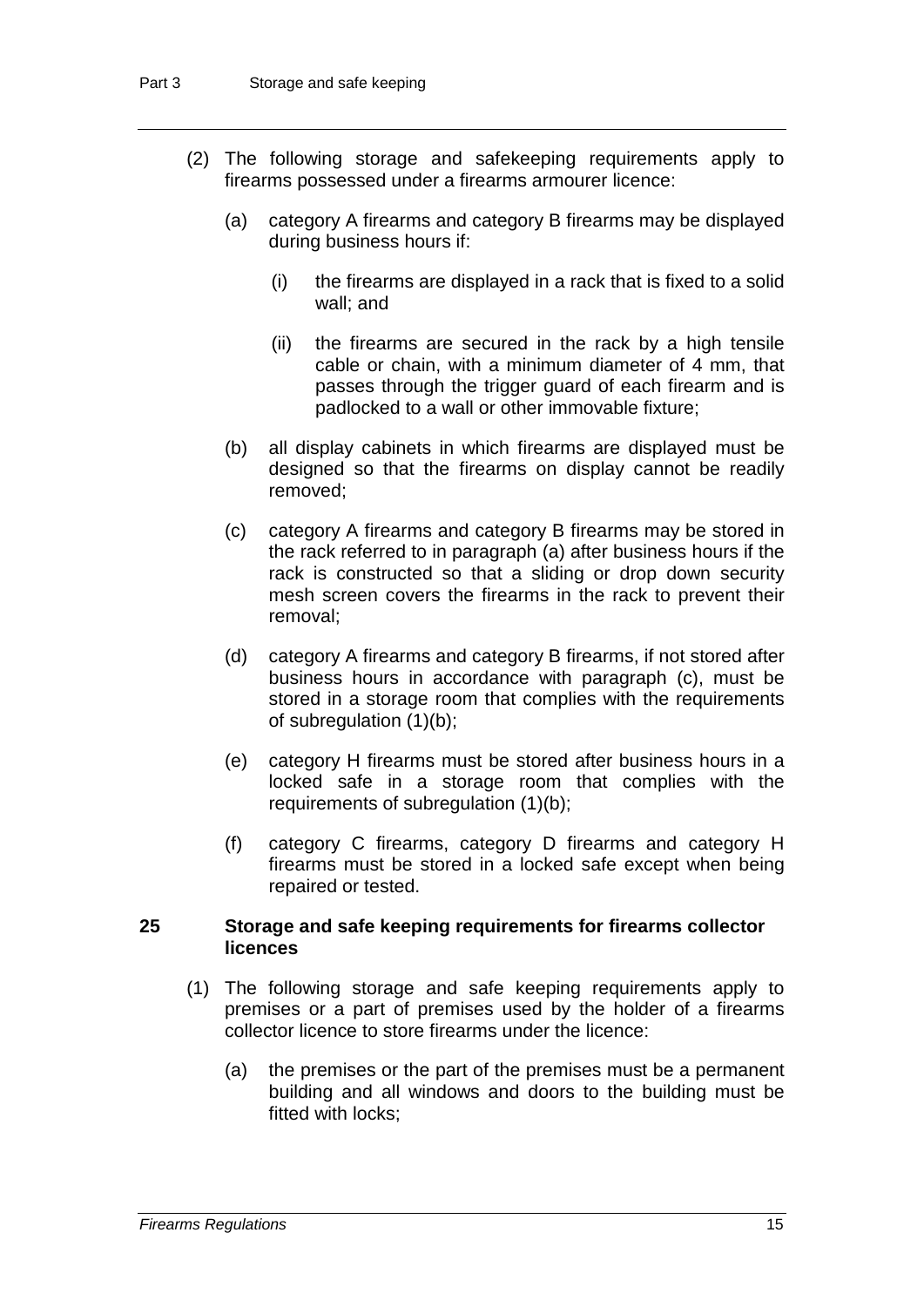- (b) a storage room in which firearms are stored must comply with the following:
	- (i) all walls must be sufficiently solid to provide a physical barrier to entry;
	- (ii) all windows are to be fitted with security screens;
	- (iii) all doors must be made of solid material or covered by a steel sheet or reinforced steel mesh that is firmly fixed;
	- (iv) all doors must be fitted with locks of the dead latch type or an extra hasp and padlock must be fitted;
	- (v) all doors must be fitted with hinges that are concealed or that have had the hinge pins welded;
	- (vi) all lockable containers in the room must be constructed of steel or similar strong material and must be fitted with hinges that are concealed or that have had the hinge pins welded.
- (2) The following storage and safekeeping requirements apply to firearms possessed under a firearms collector licence:
	- (a) category A firearms and category B firearms may be displayed if:
		- (i) the firearms are displayed in a rack that is fixed to a solid wall; and
		- (ii) the firearms are secured in the rack by a high tensile cable or chain, with a minimum diameter of 4 mm, that passes through the trigger guard of each firearm and is padlocked to a wall or other immovable fixture;
	- (b) category C firearms may be displayed if the firearms are in a lockable display cabinet designed so that the firearms in the cabinet cannot be readily removed;
	- (c) category D firearms and category H firearms must be stored in a locked container in a storage room complying with the requirements of subregulation (1)(b) and may be displayed only in the presence of the holder of the firearms collector licence.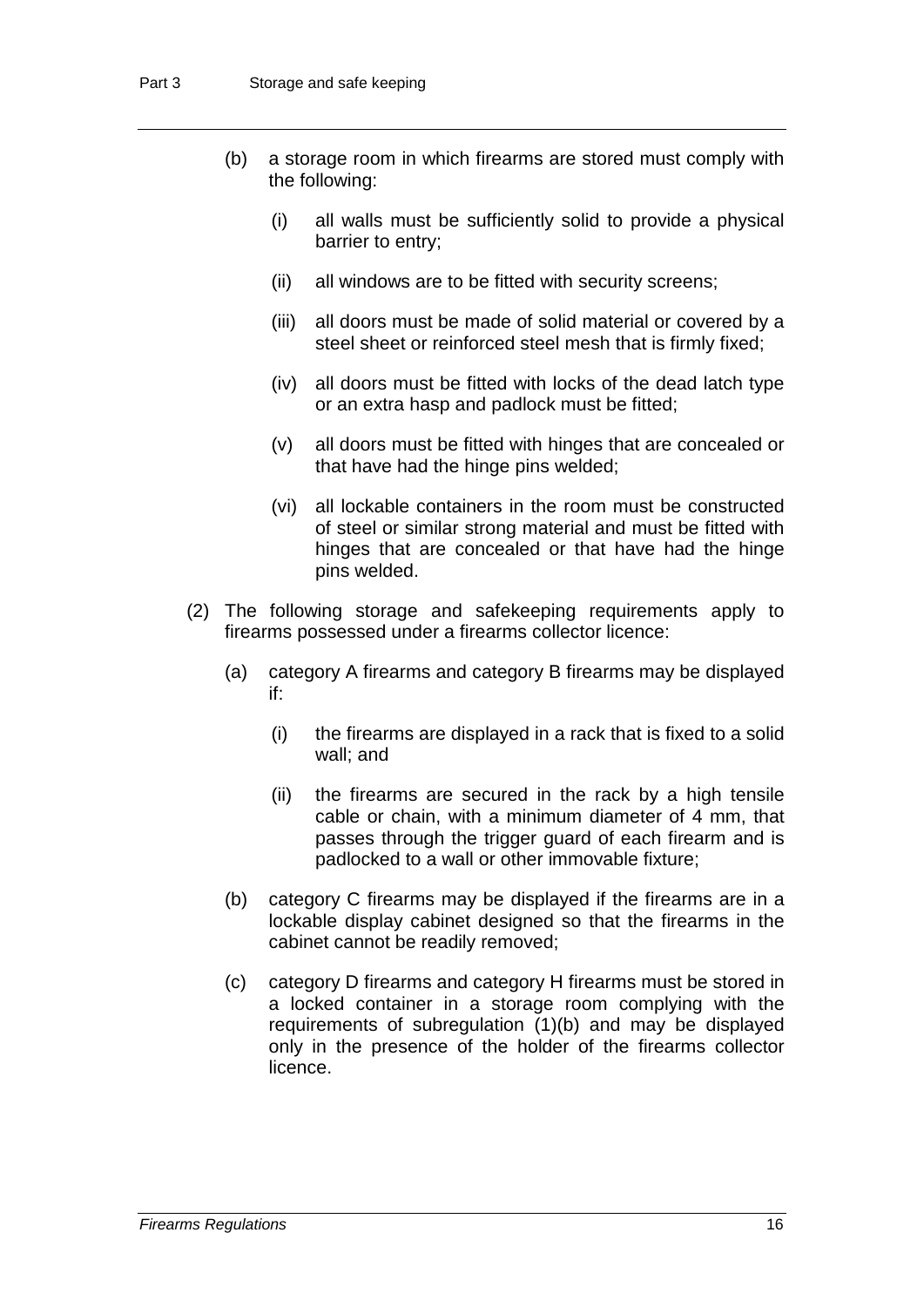#### **25A Storage and safe keeping requirements for firearms museum licences**

- (1) The storage and safekeeping requirements specified in regulation 25(1) apply to premises or part of premises used by the holder of a firearms museum licence to store firearms under the licence.
- (2) The following storage and safekeeping requirements apply to firearms possessed under a firearms museum licence:
	- (a) category A and B firearms may be displayed if:
		- (i) the firearms:
			- (A) are displayed in a rack that is fixed to a solid wall; and
			- (B) are secured in the rack by a high tensile cable or chain, with a minimum diameter of 4 mm, that passes through the trigger guard of each firearm and is padlocked to a wall or other immovable fixture; or
		- (ii) the firearms are displayed in a locked display cabinet designed so that the firearms in the cabinet cannot be readily removed;
	- (b) category C, D and H firearms may be displayed if the firearms are in a locked display cabinet designed so that the firearms in the cabinet cannot be readily removed.

#### **25B Storage and safekeeping requirements for firearms club licences**

- (1) The holder of a firearms club licence must take all reasonable steps to ensure that the persons nominated under section 9(6)(b) of the Act comply with the storage and safe keeping requirements of the Act and these Regulations in relation to:
	- (a) the club's firearms; and
	- (b) firearms held by the club on behalf of its members,

when those firearms are not in use.

(2) Subregulation (1) applies in relation to firearms whether stored on or off the club's premises.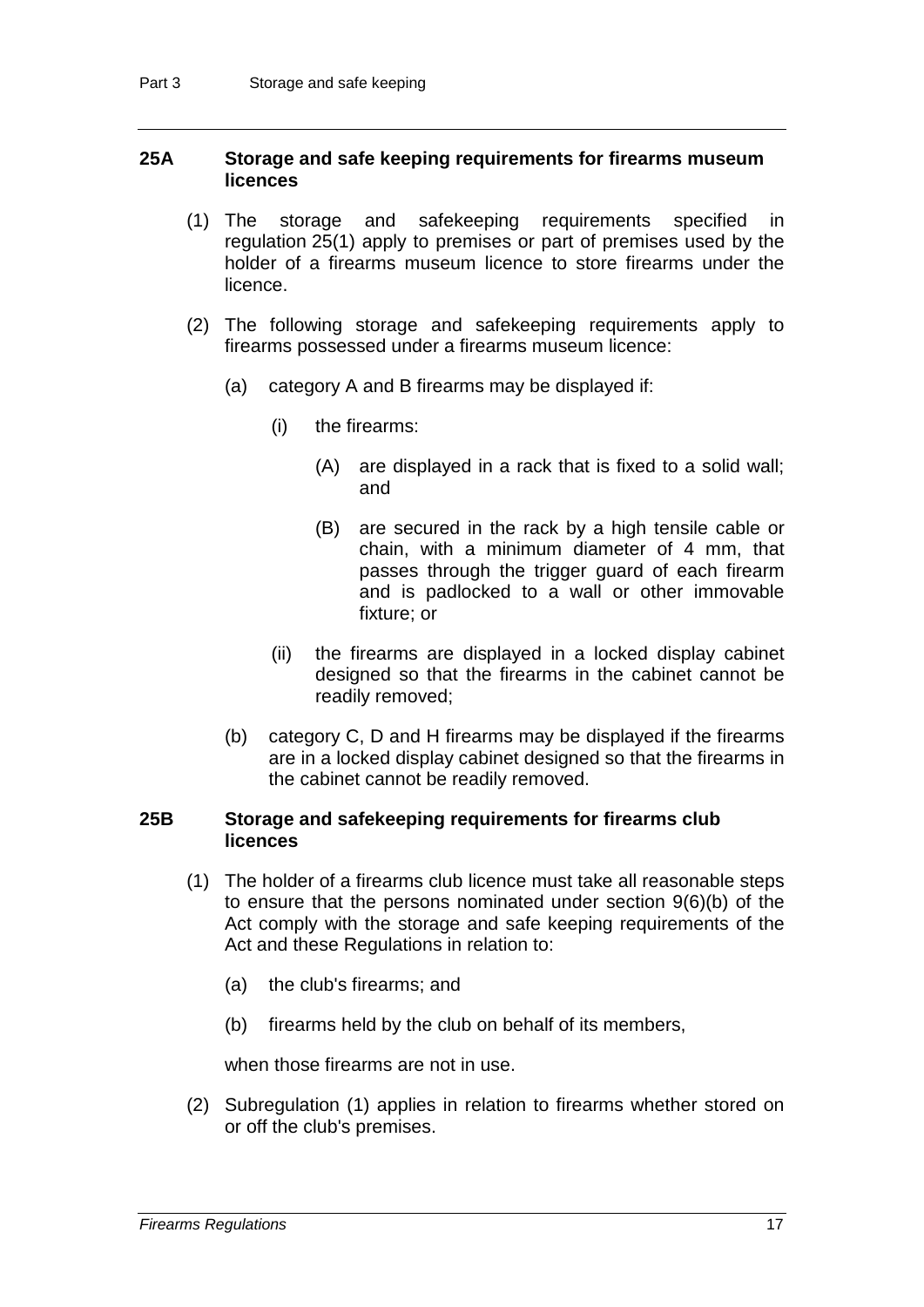### **Part 4 Miscellaneous**

#### **25D Prescribed checks for shooter's licence or permit to purchase firearm**

For the purposes of sections 10(5) and 35(5) of the Act, the prescribed checks are checks by the Commissioner of:

- (a) the records of the Northern Territory Police Force; and
- (b) if the Commissioner considers it necessary the records of the Australian Federal Police and the records of each of the States and other Territories of the Commonwealth,

to determine if the applicant for the licence or permit is recorded as:

- (c) having been charged with, or convicted or otherwise dealt with by a court or other tribunal for, a breach of the criminal law or a law relating to domestic violence; or
- (d) having been the subject of an order made by a court or other tribunal under a law relating to domestic violence or mental health.

#### **26 Particulars in licence**

For the purposes of section 12 of the Act, the prescribed particulars are:

- (a) the name of the holder;
- (b) if the holder is an individual, the date of birth of the holder;
- (c) the genuine reason for the licence;
- (d) the type of licence;
- (e) the number of the licence;
- (f) the category of firearms that may be possessed or used under the licence;
- (g) the expiry date of the licence;
- (h) the conditions to which the licence is subject;
- (j) in relation to a firearms dealer licence and firearms armourer licence, the business name, if any, of the holder; and
- (j) in relation to a firearms employee licence, the name of the employer of the holder.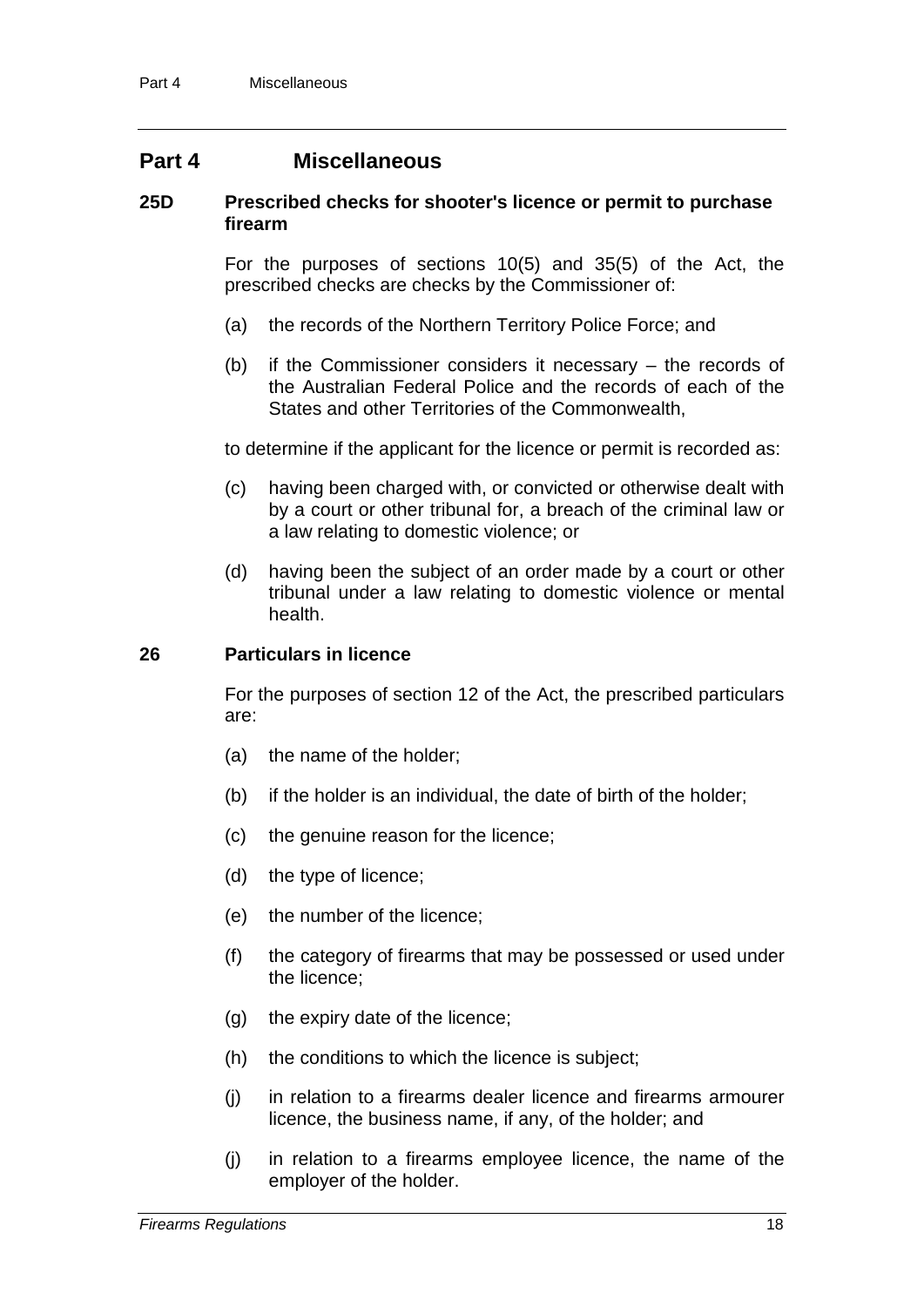#### **27 Firearms dealer's register and return**

- (1) For the purposes of section 18 of the Act, the prescribed particulars for each purchase, receipt, sale or transfer of a firearm by the holder of a firearms dealer licence are:
	- (a) the name and address of the person involved in the purchase, receipt, sale or transfer;
	- (b) the number of the person's licence authorising the person to possess or use the firearm;
	- (c) the number of the person's permit to purchase or acquire the firearm;
	- (d) for each firearm that is or has been in the possession of the holder of the firearms dealer licence:
		- (i) the date of its initial purchase or receipt by the holder and of its subsequent sale or transfer;
		- (ii) the name and address of the person who initially gave possession of it to the holder; and
		- (iii) when it is sold or transferred, its make, serial number, calibre, type, action and magazine capacity (if any).
- (2) For the purposes of section 18(3) of the Act, the prescribed form is Form 1 in Schedule 1.

#### **28 Firearms armourer's record**

For the purposes of section 22(5) of the Act, the prescribed form is Form 2 in the Schedule.

#### **29 Firearms collector's record**

For the purposes of section 24(3) of the Act, the prescribed form is Form 3 in Schedule 1.

#### **30 Automatic cancellation of licences and permits**

For the purposes of section 40(2) of the Act, the following conditions are prescribed:

(a) a condition authorising the carrying of category H firearms whilst physically present during the transfer or security of money or other valuable items in the course of duty as a security guard;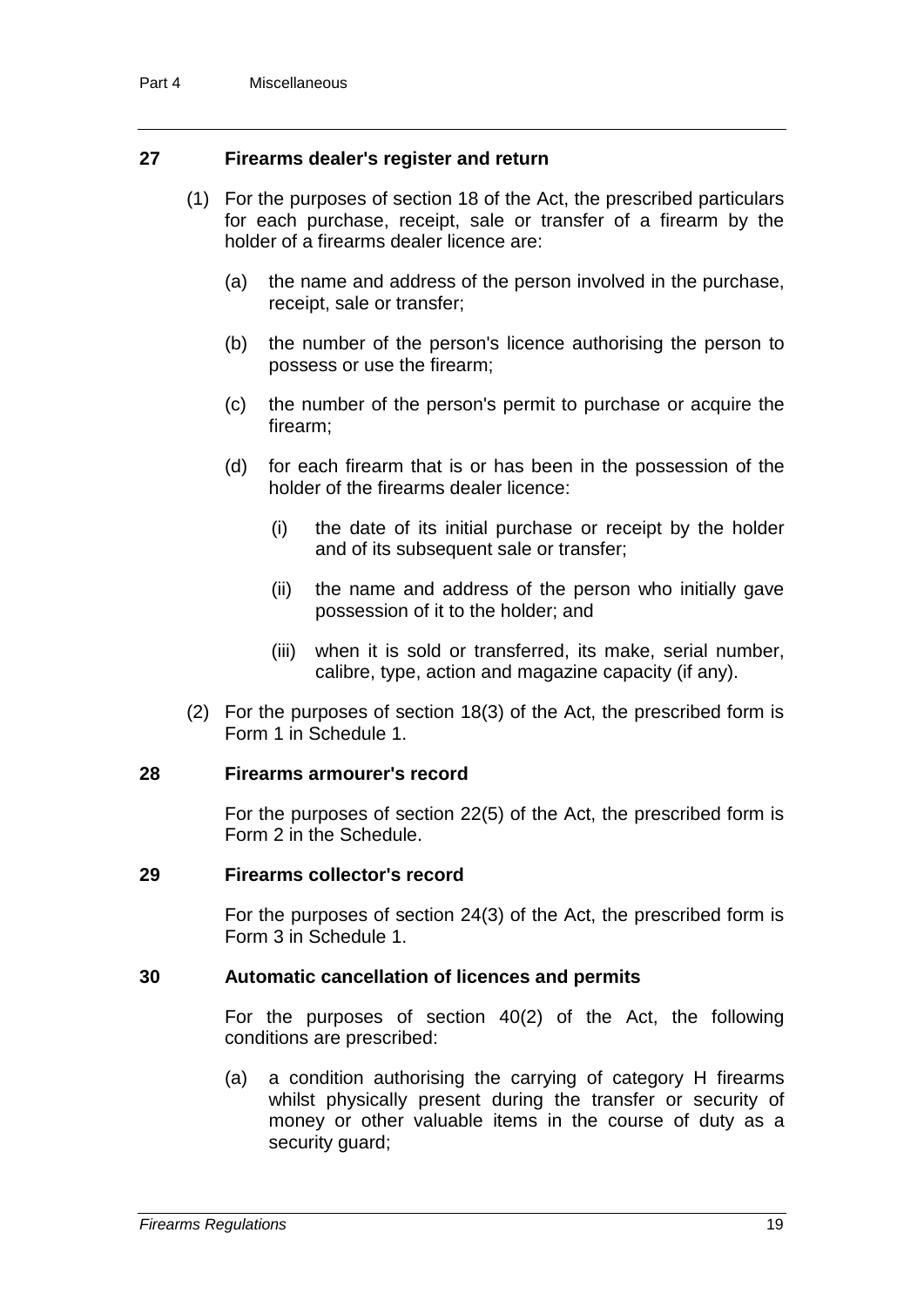- (b) a condition authorising the carrying of category H firearms for approved purposes;
- (c) a condition requiring a pistol to be in a holster and is secured by an approved trigger guard;
- (d) a condition that firearms of a person's employer be possessed or used only in the course of employment;
- (e) a condition authorising the possession or use of category H firearms for approved activities;
- (f) a condition prohibiting the carrying of category H firearms concealed on the person.

#### **31 Notice of appeal**

For the purposes of section 51 of the Act, the prescribed form is Form 4 in Schedule 1.

#### **32 Transporting firearms**

- (1) For the purposes of section 66 of the Act, a prohibited firearm or a category A, B, C, D or H firearm may be conveyed:
	- (a) by registered post;
	- (b) by a commercial freight carrier or a common carrier; or
	- (c) in the possession of:
		- (i) the owner of the firearm; or
		- (ii) a person who is licensed to be in possession of the firearm and who has the owner's permission to be in possession of the firearm.
- (2) Where:
	- (a) a firearm is being conveyed in a motor vehicle; and
	- (b) the motor vehicle is left unattended at a place away from where the firearm is normally stored or secured,

then:

- (c) the firearm is to be placed in the boot, the cargo carrying area or some other lockable compartment of the vehicle or is to be secured by means of a firearm securing device;
- (d) the firearm is to be completely hidden from open view;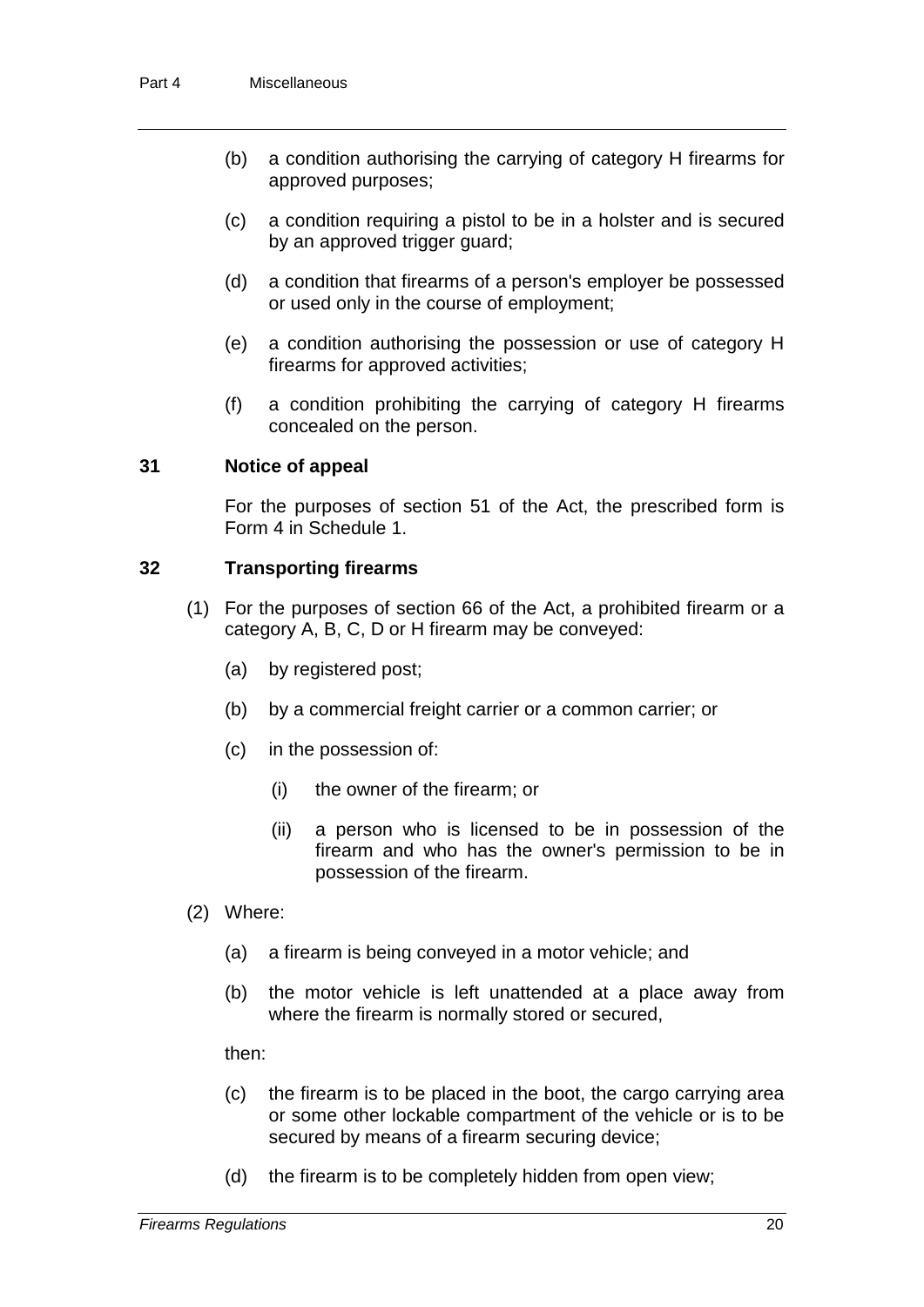- (e) ammunition for the firearm is to be placed in a lockable compartment of the vehicle (other than the compartment in which the firearm is placed) or in a locked container secured in or on the vehicle; and
- (f) the person in charge of the vehicle must take all reasonable steps to ensure that, while the vehicle remains unattended, the firearm:
	- (i) is kept safely in the vehicle;
	- (ii) is not stolen or removed from the vehicle; and
	- (iii) does not come into the possession of a person who is not licensed to be in possession of the firearm.

#### **33 Recognition of interstate licences**

- (1) For the purposes of section 92(b) of the Act, while a person who is a resident of a State or another Territory of the Commonwealth is residing temporarily in the Territory the person is not required to hold a licence to possess category A or category B firearms if the person is the holder of a corresponding licence.
- (2) In subregulation (1), *residing temporarily* means residing for a period less than 3 months.

#### **34 International competitors – prescribed information**

- (1) For the purposes of section 33A(2) of the Act, the following information is prescribed:
	- (a) the international competitor's full name, address and date of birth;
	- (b) the international competitor's passport or visa number (including details of the country of issue and date of expiry);
	- (c) the make, model, calibre, action and serial number of the firearm being imported by the international competitor;
	- (d) the international competitor's reason for importing more than one firearm (if applicable);
	- (e) the international competitor's firearms licence from his or her country of residence showing the official stamp or other mark of the issuing authority, a photograph of the applicant, the country of issue, the date of expiry and the classes or categories of firearms to which the licence relates;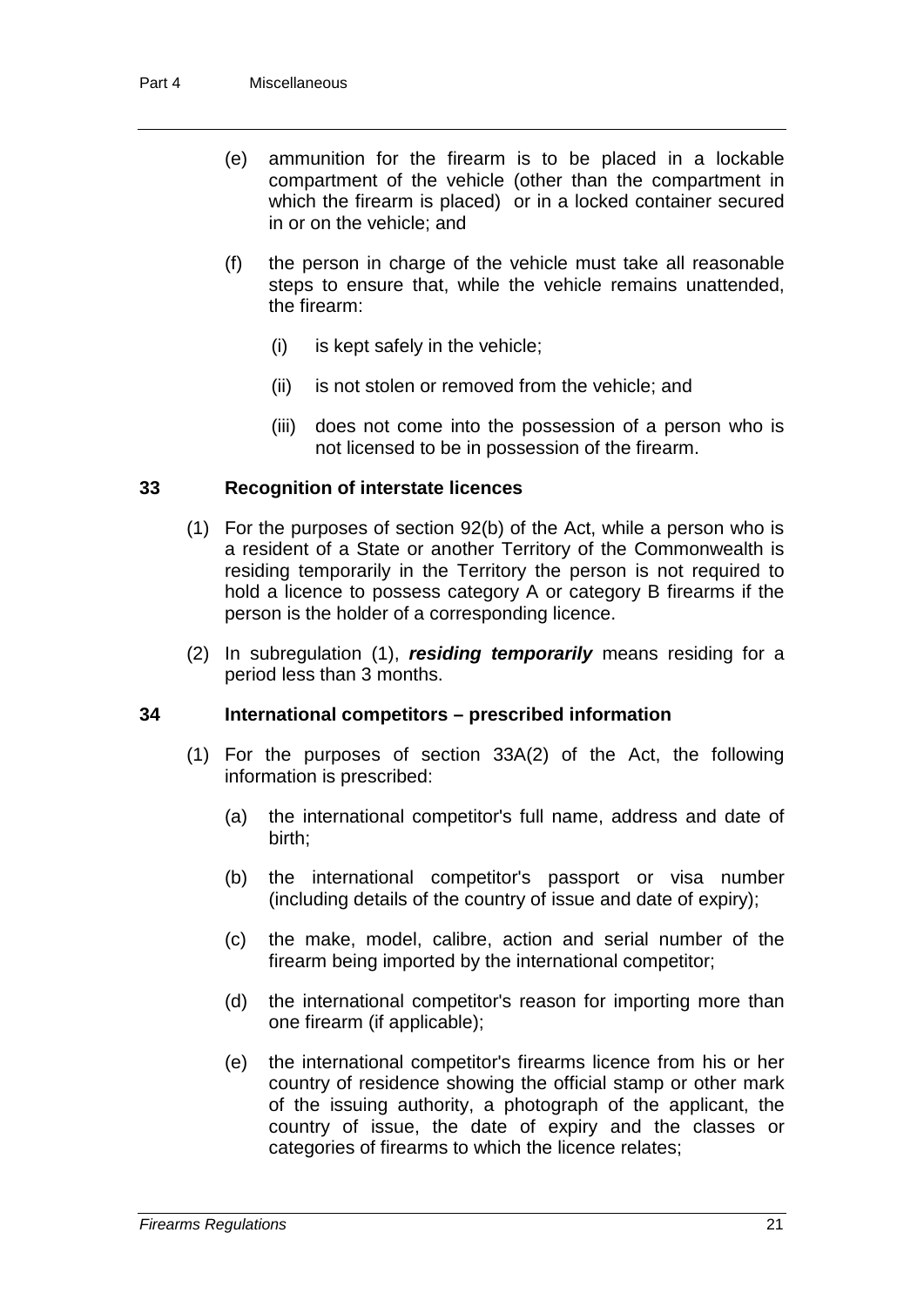- (f) the dates and locations of shooting competition events in which the international competitor will participate;
- (g) the period the international competitor intends to stay in Australia.
- (2) If an international competitor is unable to produce a firearms licence as required by subregulation (1)(e), the international competitor will be taken to have complied with the paragraph if the international competitor provides to the Commissioner a clearance certificate, containing a photograph of the international competitor and signed by the relevant authority in the international competitor's country of residence, declaring that the international competitor is lawfully entitled to possess, carry and use firearms in that country of the categories or classes named in the certificate.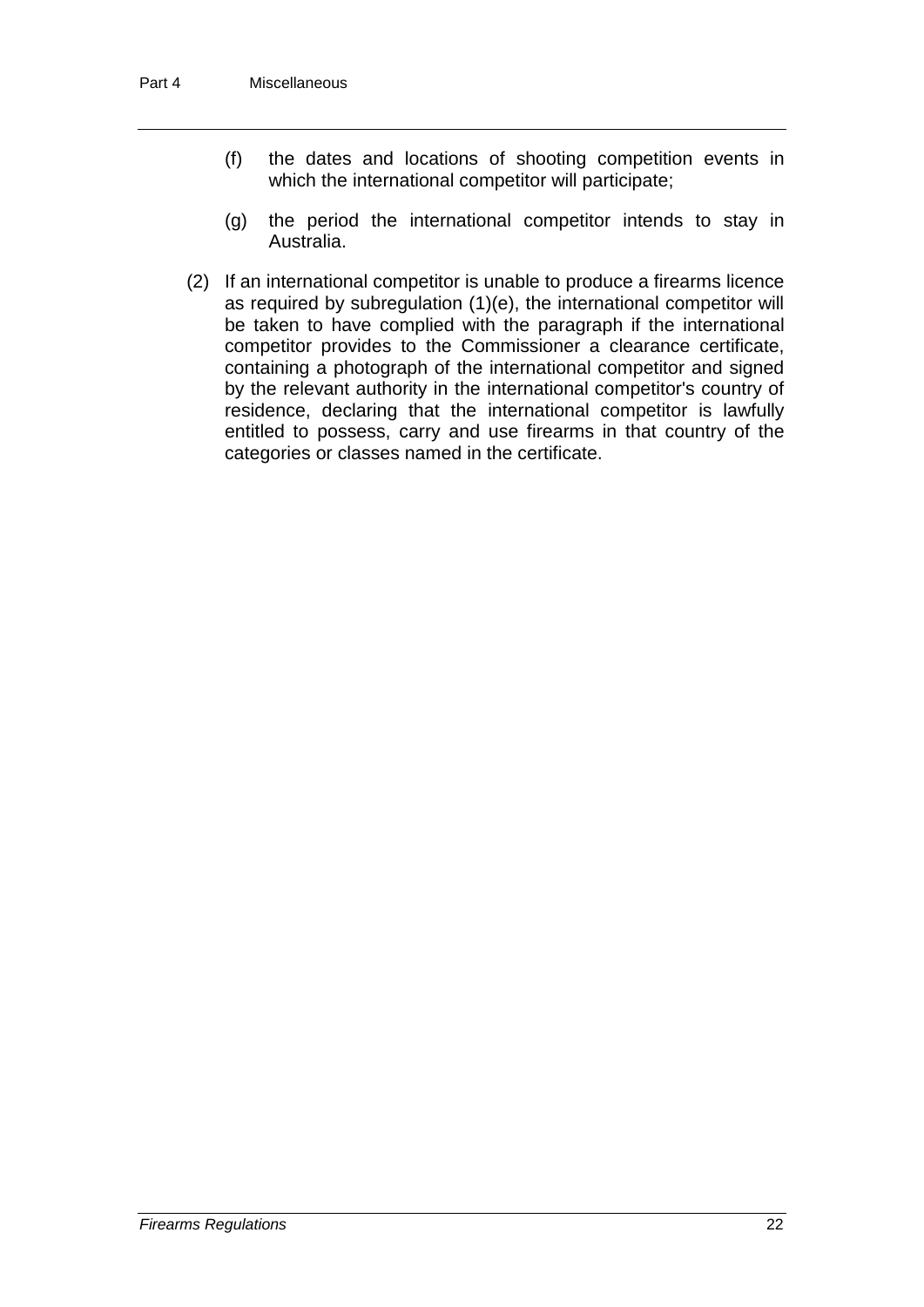## **Schedule 1**

## FORM 1

regulation 27

## NORTHERN TERRITORY OF AUSTRALIA

## *Firearms Act*

## Firearms dealer return

(Name, address and licence number of holder of firearms dealer licence)

Quarter ending:

Description of firearms purchased/received/sold or transferred:

Make: Type: Calibre: Model: Serial number:

Type of service provided:

Purchased/received/sold/transferred

Date of service:

Firearm purchased/received from: (name and address)

Firearm disposed of:

Sold/transferred/hired/redeemed

Name and address of purchaser/hirer/redeemer:

Date of sale/transfer/hire/redemption:

Permit number:

Licence number of purchaser/transferee:

Type of licence:

Dated 19 .

………………………………… Dealer's signature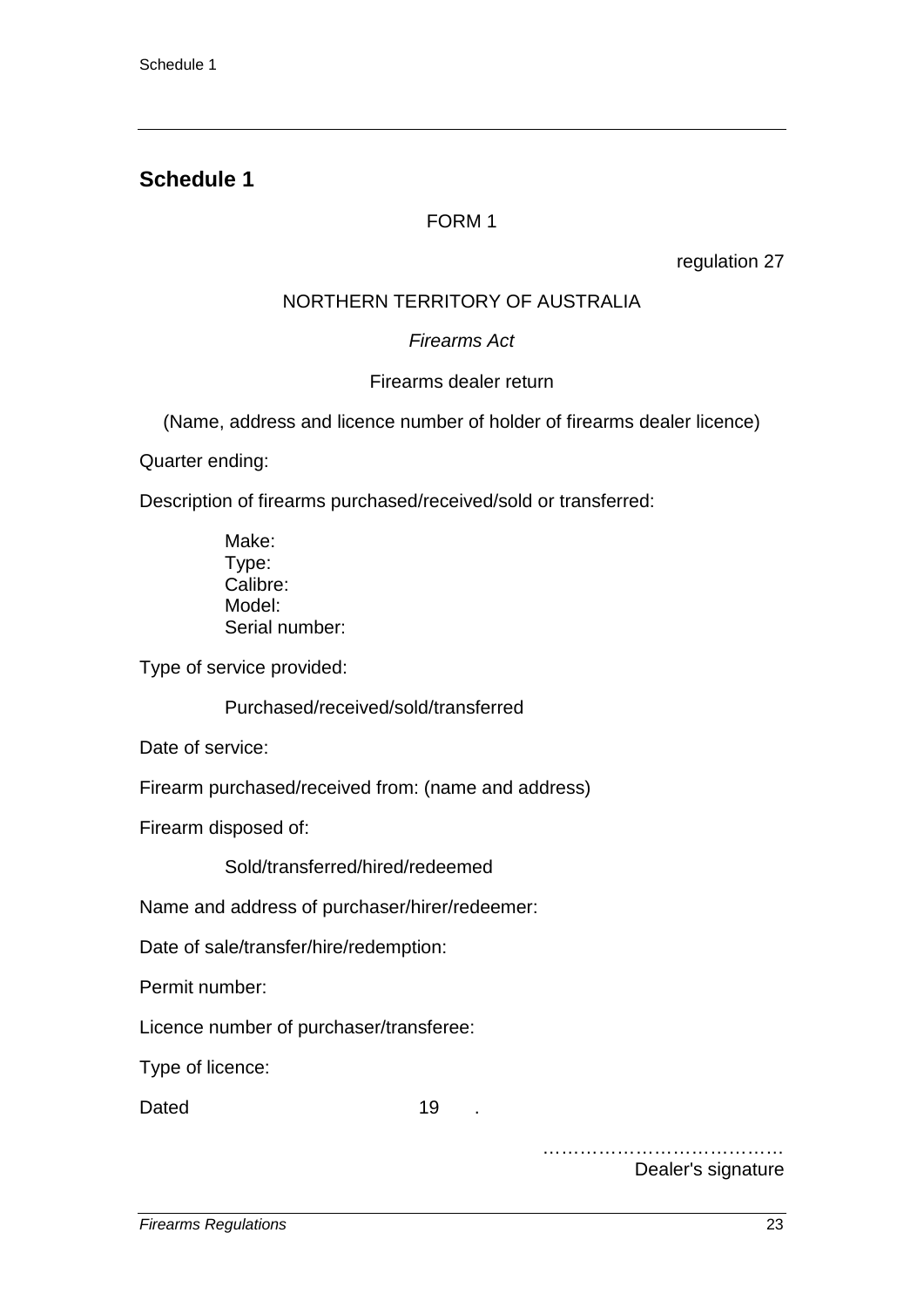### FORM 2

regulation 28

### NORTHERN TERRITORY OF AUSTRALIA

## *Firearms Act*

## FIREARMS ARMOURER'S RECORD

number

Description of firearm

Date of firearm

Make Model Type Calibre Serial

Name and address of owner

Received Returned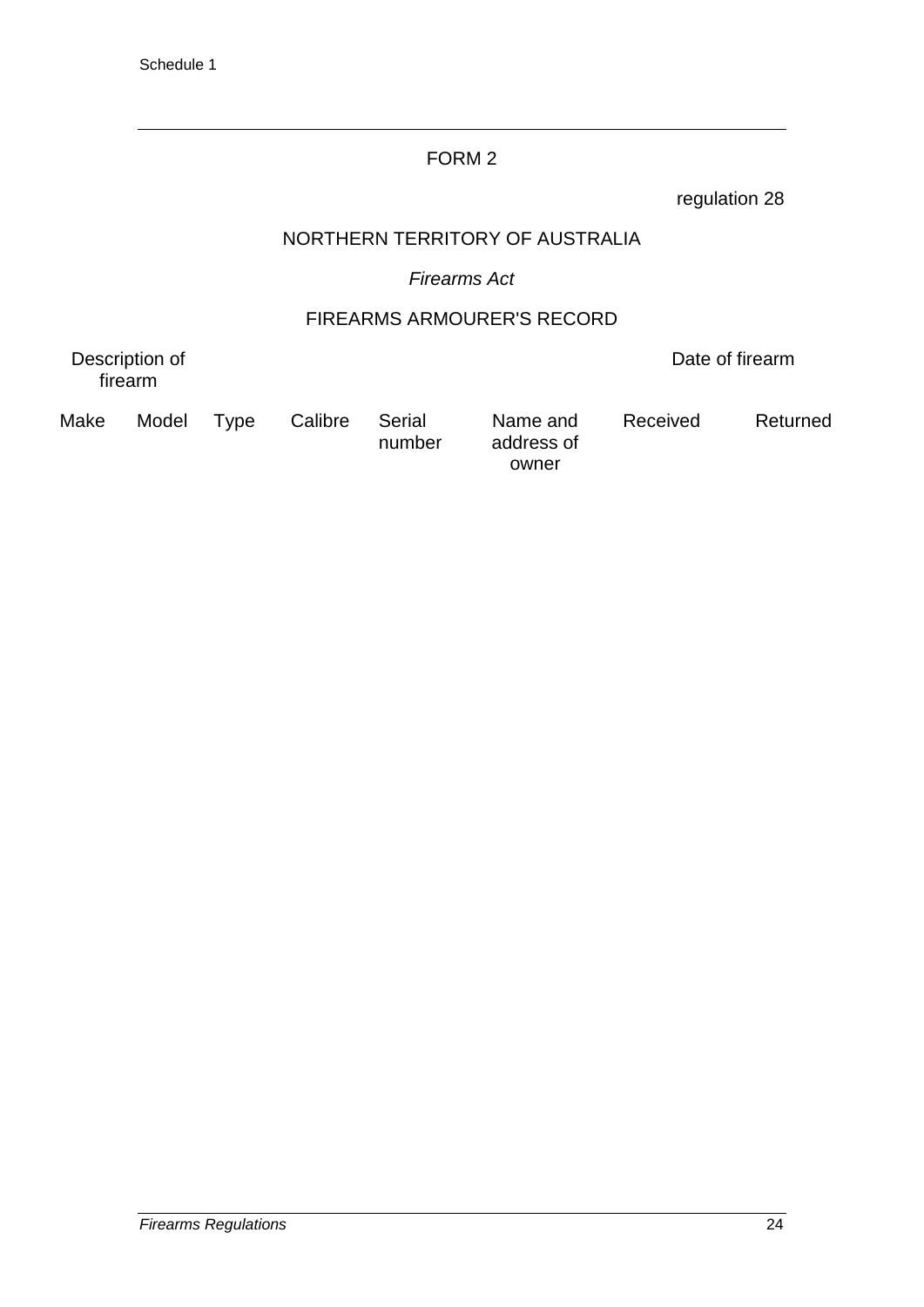### FORM 3

regulation 29

### NORTHERN TERRITORY OF AUSTRALIA

## *Firearms Act*

## FIREARMS COLLECTOR'S RECORD

Description of firearm

| Make | Tvpe | Cal. | Serial<br>no. | Date<br>acquired | Purchase from<br>(name and<br>address) | Disposed of<br>to (name and<br>address) | Date<br>disposed<br>0t | Disposed of<br>to/purchased<br>from licence | Class |
|------|------|------|---------------|------------------|----------------------------------------|-----------------------------------------|------------------------|---------------------------------------------|-------|
|      |      |      |               |                  |                                        |                                         |                        | no.                                         |       |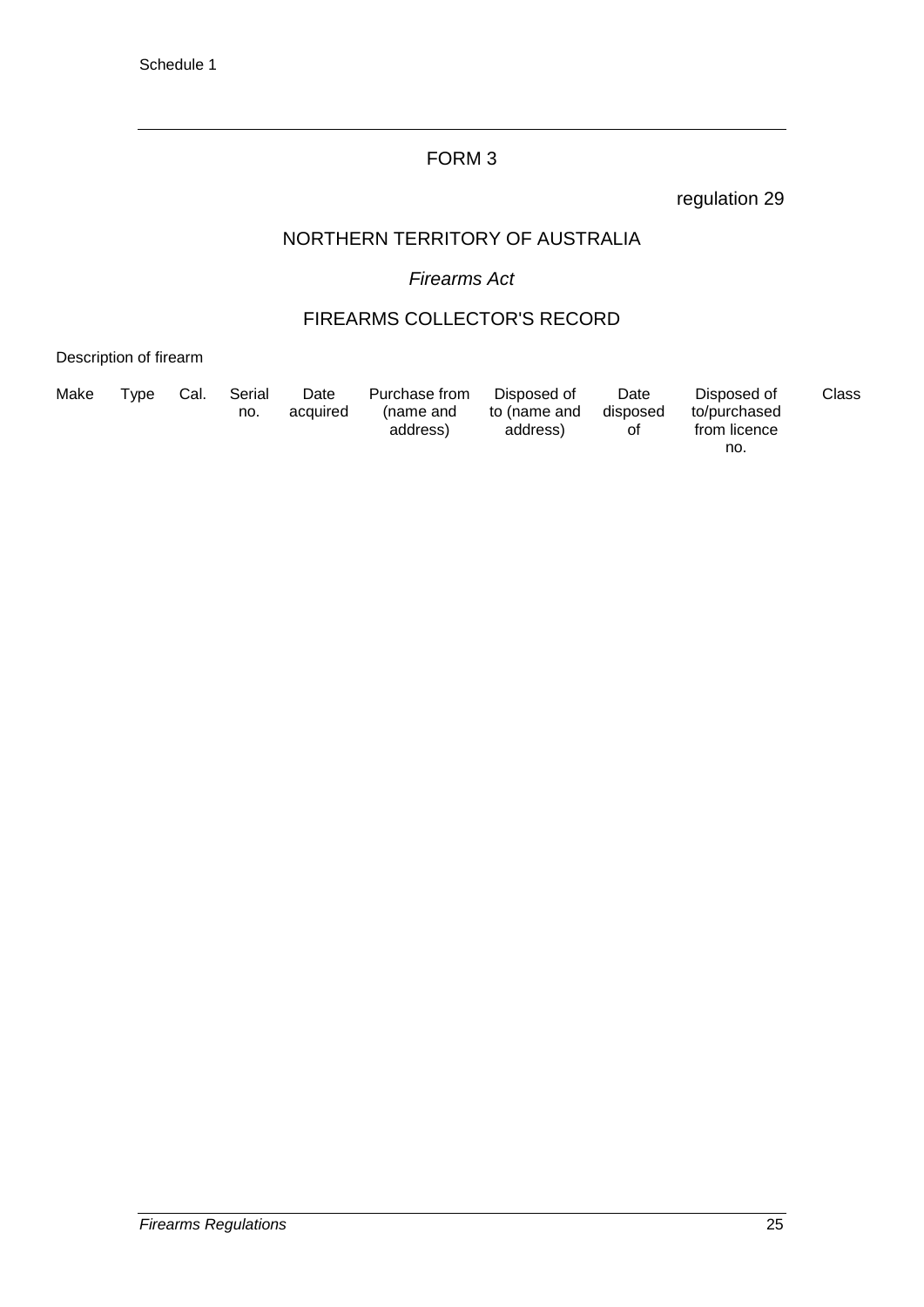## FORM 4

| regulation 31                                                                                                                                                                                  |  |  |
|------------------------------------------------------------------------------------------------------------------------------------------------------------------------------------------------|--|--|
| NORTHERN TERRITORY OF AUSTRALIA                                                                                                                                                                |  |  |
| <b>Firearms Act</b>                                                                                                                                                                            |  |  |
| <b>NOTICE OF APPEAL</b>                                                                                                                                                                        |  |  |
| (name of appellant)                                                                                                                                                                            |  |  |
| (residential address of appellant)                                                                                                                                                             |  |  |
| in accordance with section 51 of the Firearms Act, appeal to the Firearms<br>Appeal Tribunal against the decision of the Commissioner of Police on<br>(particulars of Commissioner's decision) |  |  |
|                                                                                                                                                                                                |  |  |
| 19.<br>Dated                                                                                                                                                                                   |  |  |
| (Appellant)                                                                                                                                                                                    |  |  |
| To the Commissioner of Police<br>Darwin.                                                                                                                                                       |  |  |
| Take note that the appeal is to be heard by the Firearms Appeal Tribunal                                                                                                                       |  |  |

Dated 19.

.....................…………………… for the Tribunal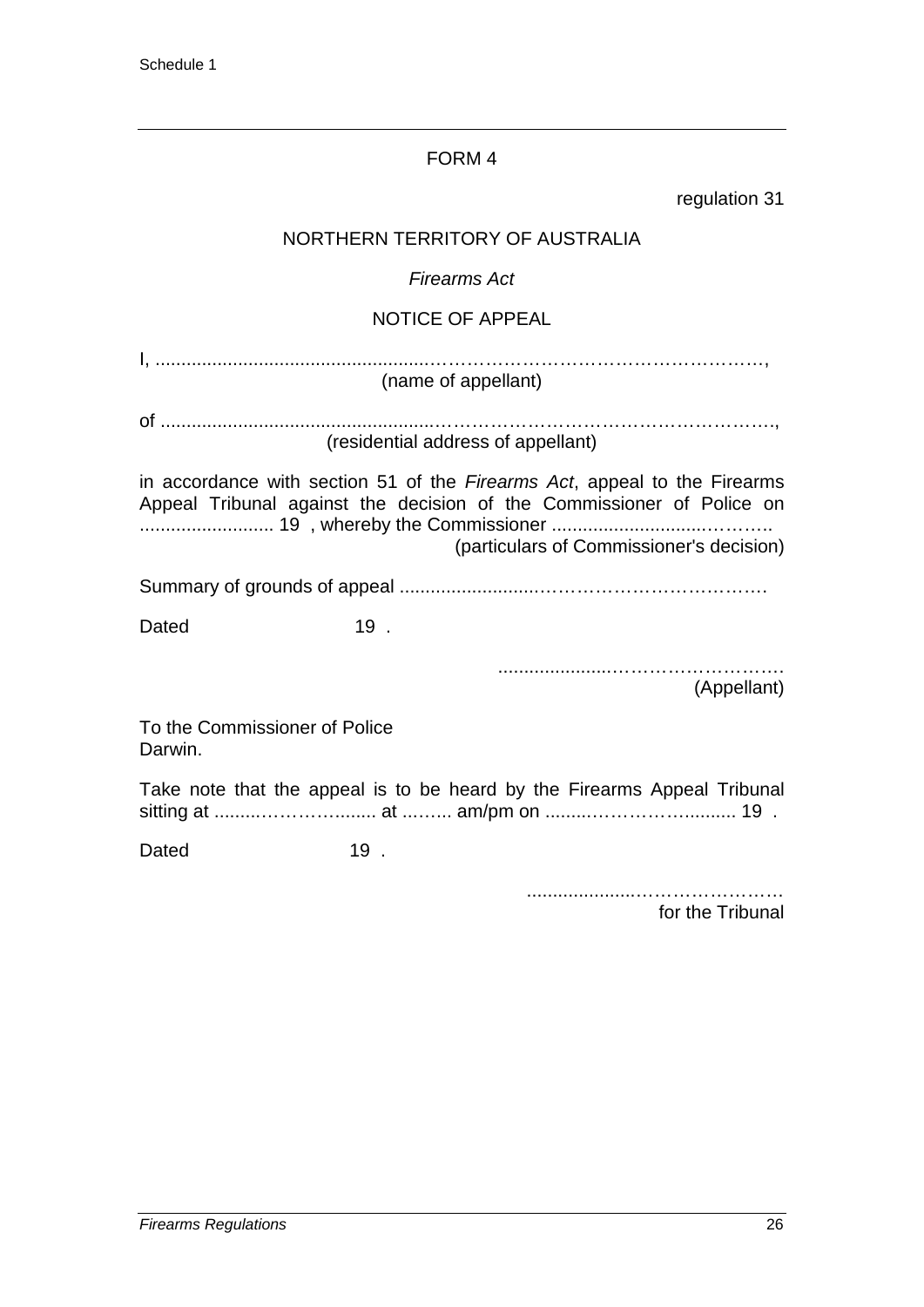## **Schedule 2 Storage and safekeeping requirements for category A and B firearms**

regulation 21

- 1. The sides and door are to be constructed of solid steel:
	- (a) that has a minimum thickness of 3mm; or
	- (b) that has a minimum thickness of 2mm if the method of construction used ensures rigidity or additional reinforcing to prevent distortion has been included.
- 2. All edges are to be rolled or folded.
- 3. The door is to be recessed or flush fitted and is to be sized to prevent leverage points.
- 4. All hinges are to be secured so that the door cannot be detached by removing the pins, internal or trap-type hinges being preferred.
- 5. There are at least 2 bolt-down points.
- 6. There is to be one locking point.
- 7. There is to be sufficient reinforcing to prevent distortion of the door if a forced entry were to be attempted.
- 8. If a padlock is used, it is to be covered so as to prevent the lock being cut or broken off.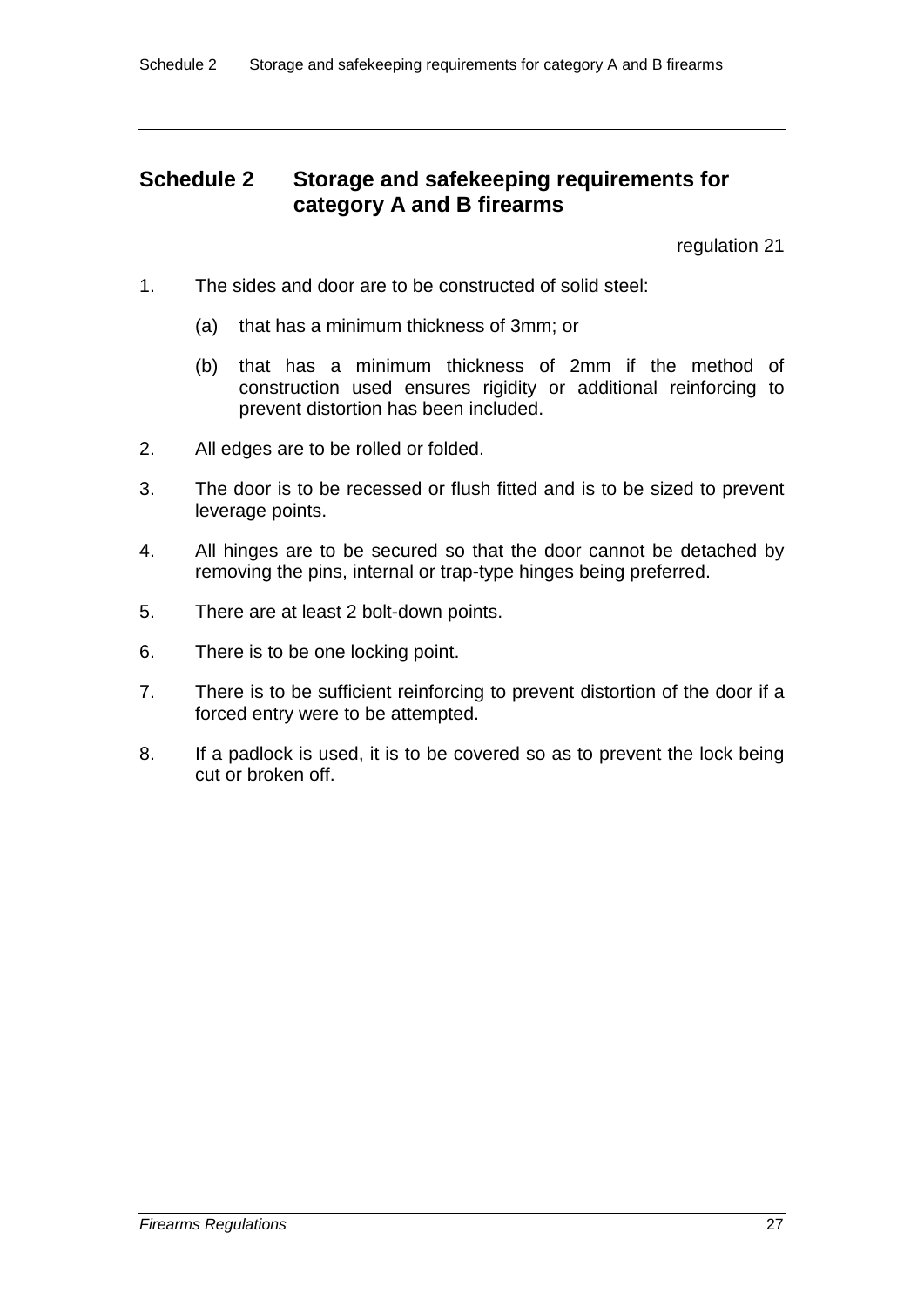## **Schedule 3 Storage and safekeeping requirements for category C, D and H firearms**

regulation 22

- 1. The safe or other receptacle is to be constructed of solid steel:
	- (a) that has a minimum thickness of 6 mm in the sides and the door; or
	- (b) that, subject to inspection and approval by the Commissioner, has minimum thicknesses of 3 mm in the sides and 6 mm in the door.
- 2. All hinges are to be non-removable and are to be constructed in the same manner as safe-style hinges.
- 3. Locks are to be internal and may be combination locks, key locks or electronic locks or a mixture of 2 or more of those kinds of locks.
- 4. A safe or other receptacle for the storage of category C or D firearms is to have at least 2 locks.
- 5. A safe or other receptacle for the storage of category H firearms is to have:
	- (a) at least one lock; or
	- (b) if the swinging edge is greater than 500 mm at least 2 locks.
- 6. Alternatively, category H firearms may be stored in a compartment inside a receptacle that complies the requirements specified in Schedule 2 (a *Schedule 2 receptacle*) if the compartment:
	- (a) is a separate box inside the Schedule 2 receptacle;
	- (b) has a thickness of solid steel that is at least equal to the thickness of the steel in the Schedule 2 receptacle;
	- (c) can only be accessed if the door to the Schedule 2 receptacle is opened first; and
	- (d) is designed so that, in combination with the Schedule 2 receptacle, it provides a double thickness of steel on all sides.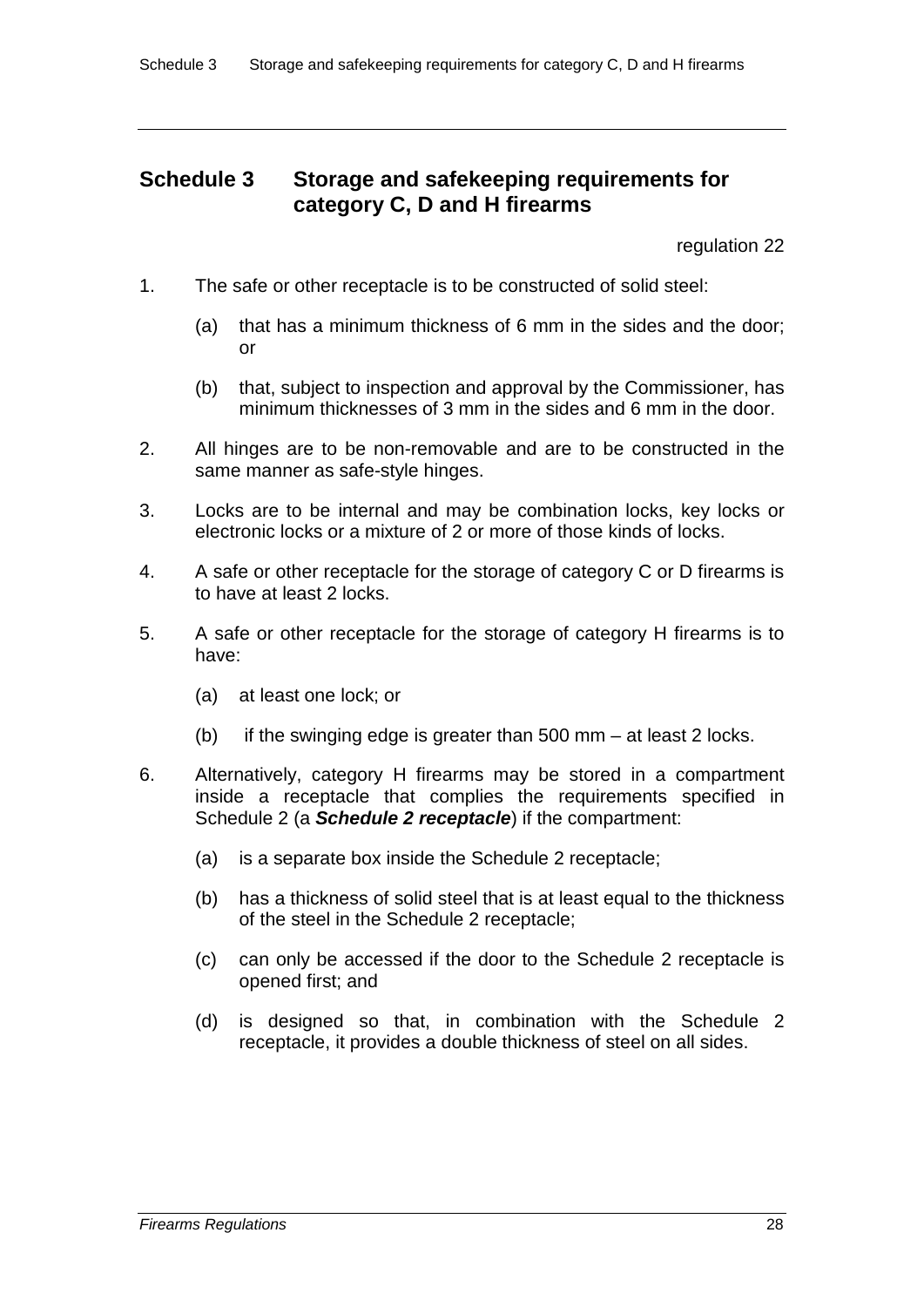#### **ENDNOTES**

**1 KEY**

Key to abbreviations

amd = amended od = order<br>
app = appendix **butch** on = omitted app = appendix<br>bl = by-law bl = by-law bl = com **bl** = by-law<br>
ch = Chapter **ch = Chapter**<br> **cl** = clause **r** = regulation/rule<br> **r** = remainder **cl = clause rem = remainder**  $exp = expires/expired$ <br>**f** = forms *Gaz* = *Gazette*<br>hdg = heading **hdg = heading sdiv = Subdivision nc = not commenced**

**renum = renumbered**<br>rep = repealed **f** = section<br>sch = Schedule **ins = inserted SL = Subordinate Legislation lt = long title sub = substituted**

#### **2 LIST OF LEGISLATION**

#### *Firearms Regulations* **(SL No. 3, 1997)**

| <b>Notified</b> | 13 March 1997 |
|-----------------|---------------|
| Commenced       | 13 March 1997 |

#### *Amendments of Firearms Regulations* **(SL No. 45, 2000)**

| <b>Notified</b> | 1 September 2000 |
|-----------------|------------------|
| Commenced       | 1 September 2000 |

# *Amendments of Firearms Regulations* **(SL No. 58, 2000)**

| Notified  | 22 December 2000 |
|-----------|------------------|
| Commenced | 22 December 2000 |

# *Statute Law Revision Act (No. 2) 2001* **(Act No. 62, 2001)**

Assent date 11 December 2001<br>Commenced 11 December 2001 11 December 2001 (s 2(2) and s 2 *Firearms Amendment Act (No. 2) 2000* (Act No. 64, 2000) and *Gaz* S63, 22 December 2000, p 1)

#### **3 LIST OF AMENDMENTS**

| r 1A  | ins No. 58, 2000, r 2      |
|-------|----------------------------|
| r 1B  | ins No. 58, 2000, r 2      |
|       | amd Act No. 62, 2001, s 17 |
| r 11A | ins No. 58, 2000, r 3      |
|       | amd Act No. 62, 2001, s 17 |
| r 12  | amd No. 58, 2000, r 4      |
| r 13  | amd No. 58, 2000, r 5      |
| r 14  | amd No. 58, 2000, r 6      |
| r 18  | amd No. 58, 2000, r 7      |
| r 19  | amd No. 58, 2000, r 8      |
| r 19A | ins No. 58, 2000, r 9      |
| r 21  | amd No. 58, 2000, r 10     |
| r 22  | amd No. 58, 2000, r 11     |